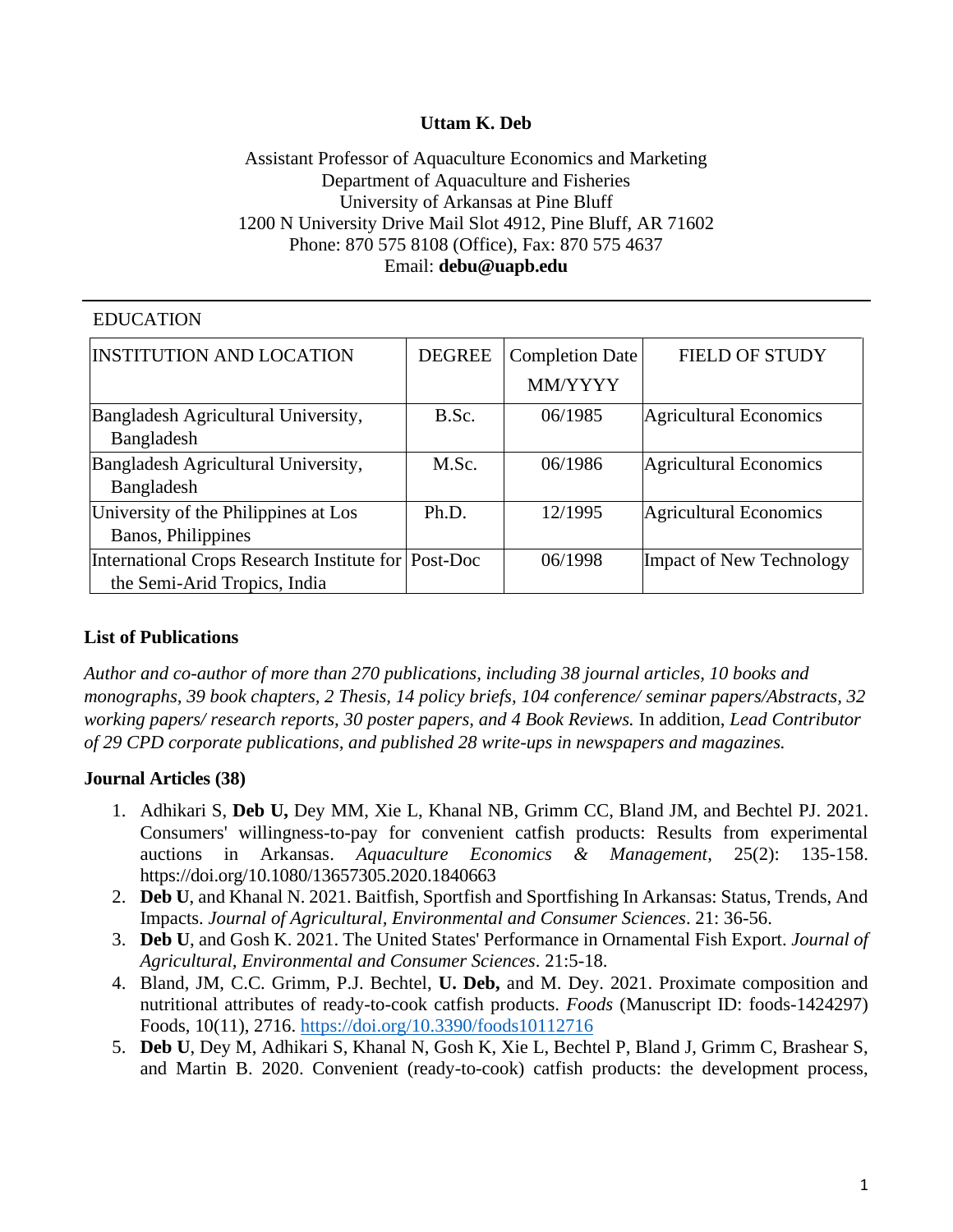sensory attributes, and consumers' evaluation. *Journal of Agricultural, Environmental and Consumer Sciences*. 20: 5-18.

- 6. Anupama GV, Jain R, Falk T, **Deb U**, and Bantilan C 2020. Data warehousing for Open Data sharing and decision support in agriculture: a case study of the VDSA Knowledge Bank and its development process. *International Journal of Information Technology*, 12 (3): 923-931. **<https://doi.org/10.1007/s41870-020-00494-w>**
- 7. Adhikari, S., and **U. Deb.** 2020. Revealed comparative advantage in export of aquaculture products by the United States. *Journal of Agricultural, Environmental and Consumer Sciences*. 20: 36-49.
- 8. **Deb U**, Pramanik S, Khan PE, and Bantilan C. 2016. Tenancy and Agricultural Productivity in Southern India: Nature, Extent, Trends and Determinants. *Journal of Rural Development*. 35 (3): 435-464.
- 9. Anupama GV, **Deb U**, Bantilan C and Vajjha H. 2016. Seasonal Migration and Moving Out Of Poverty in Rural India: Insights from Statistical Analysis. *Asian Journal of Agriculture and Development*.13 (2): 35-53.
- 10. Deb U, and Pramanik S. 2015. Groundnut production performance in Bangladesh: A district level analysis. *Economic Affairs*. 60(3): 391-400.
- 11. Kumar R, **Deb U**, Bantilan C, Nagaraj N and Bhattarai M. 2015. Economic growth and rural transformation in Eastern India: Strategies for inclusive growth. *Indian Journal of Economics and Development.* 11 (3): 779 -97.
- 12. Deb U and Bairagi SK. 2014. Impact of Cash Incentives Programme on Export of Shrimp and Vegetables, Farm Level Income and Employment. *The Business Review*. 3 (1&2): 63-76.
- 13. Byjesh K, Singh NP, Deb U and Bantilan C. 2013. Assessment of Farmers' Perceptions on Climate Change: Experiences from Semi-Arid Tropics of India. *The Asia Pacific Journal on Environment and Development*. Volume: 22-23, pp. 27 -40.
- 14. Hossain, M. and U Deb. 2012. Agricultural Development and Food Security in Bangladesh (in Bangla). *Bangaldesh Unnayan Samiksha*. Volume 29. Pp. 97-118. Bengali year 1418.
- 15. Deb, U. and Amin MA. 2011. Impact of the Doha Round Negotiation on Bangladesh Agriculture: An Analysis of the Revised Draft Modalities. *Journal of International Trade Law and Policy*. 10  $(2): 104 - 123.$
- 16. Deb U. 2007. Non-tariff Barriers in Agricultural Trade: Issues and Implications for Least Developed Countries. *Asia-Pacific Trade and Investment Review*. 3(1): 157-165.
- 17. Akter N, Jaim WMH, and Deb U 2007. Magnitude and Sources of Production Variability of Major Foodgrains in Bangladesh*. Bangladesh Journal of Agricultural Economics*. 30 (1) 39-56.
- 18. Deb U. 2007. Performance of the Rice Economy in Bangladesh: Impact of Policies on Production, Trade and Welfare Gains. *Bangladesh Arthoniti Samity Samoyiki 2007*—A Periodical of Bangladesh Economic Association. Volume 2: 633-650.
- 19. Deb U, Billah MM, and Das NC. 2007. Foodgrain Production Situation in the 21st Century: A District Level Analysis. *Bangladesh Arthoniti Samity Samoyiki 2007*—A Periodical of Bangladesh Economic Association. Volume 2: 651-680.
- 20. Deb U, and Das NC. 2006. Impacts of the Hong Kong Declaration on Bangladesh Agriculture: An Ex-ante Analysis. *The Cost and Management*. 34 (4): 59-86; July-August 2006.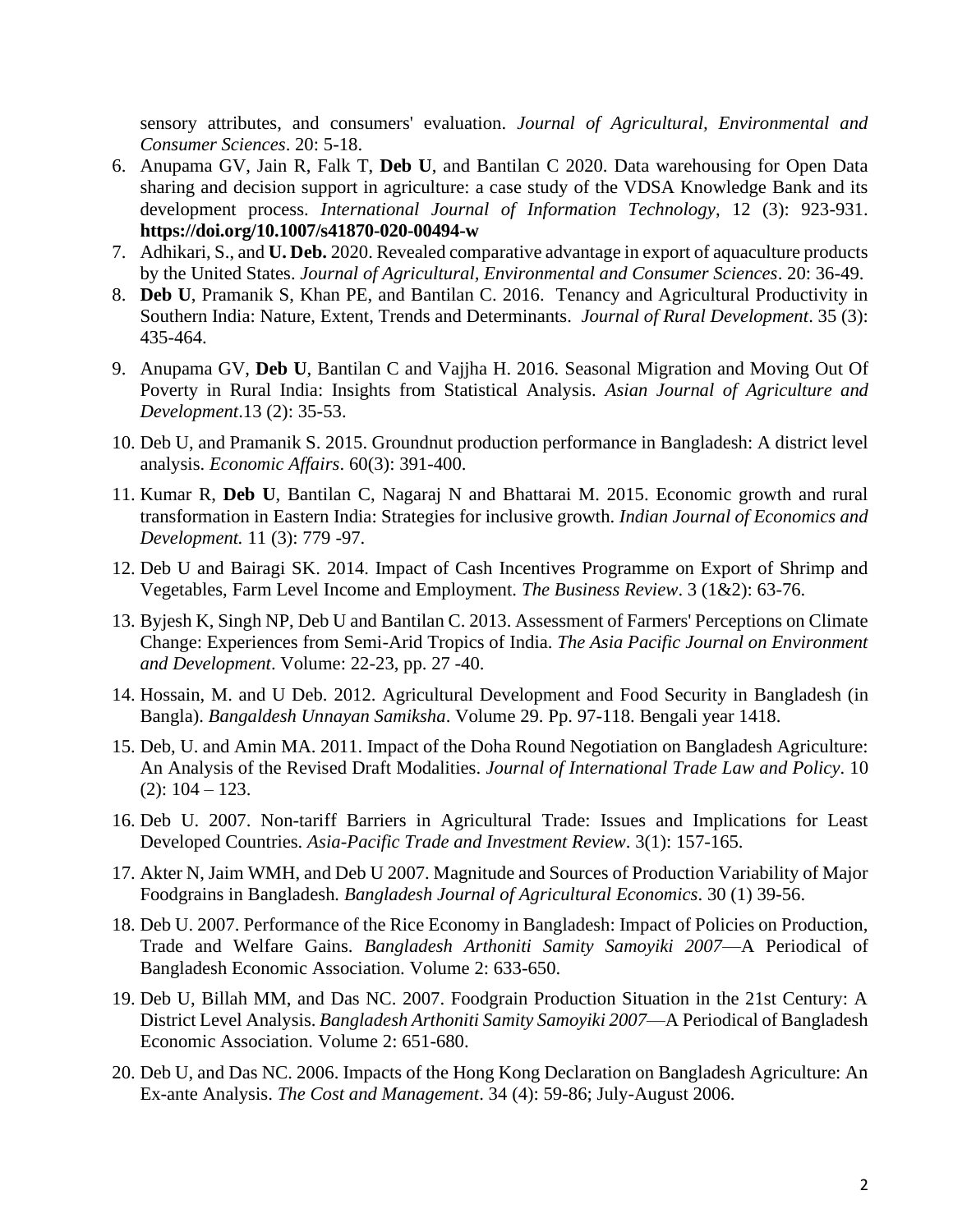- 21. Deb U and Bantilan MCS. 2006. Spillover Impacts of Agricultural Research: A Review of Studies. *Journal of SAT Agricultural Research*. Vol. 2 Issue. 1.
- 22. Bhattacharya D, Rahman M, Deb U, Khatun F. 2006. Hong Kong Declaration of the WTO: Reflections on the Outcomes from Bangladesh Perspective. *The Cost and Management*. 34 (2): 68-83; March-April 2006.
- 23. Bhattacharya D, Rahman M, Deb U, and Khatun F. 2006. Hong Kong Declaration of the WTO: Bangladesh's Achievements and Strategy (in Bangla). *Bangladesh Unnayan Samiksha*. 23: 52-74.
- 24. Deb U, Billah MM, and Das NC. 2005. Performance of Foodgrain Production in Bangladesh: A Review (in Bangla). *Bangaldesh Unnayan Samiksha*. 22: 105-123.
- 25. Bhattacharya D, and Deb U. 2004. Bangladesh 2020: An Analysis of Growth Prospects and External Sector Behaviours (in Bangla). *Bangaldesh Unnayan Samiksha*. 21:19-39.
- 26. Shadat WB, and Deb U. 2002. Production performance of pulses and oilseeds in Bangladesh. *Journal of Agricultural Science and Technology*. 3(1): 17-22.
- 27. Deb U, Joshi PK, and Bantilan MCS. 1999. Impact of modern cultivars on growth and relative variability in sorghum yields in India. *Agricultural Economics Research Review*. 12 (2): 84-106.
- 28. Deb U, Bose GK, and Dey MM. 1999. Growth and variability in sugarcane production in Bangladesh. *The Asian Economic Review*. 41 (1): 152-165.
- 29. Kundu TK, Deb U, and Kamruzzaman M. 1999. Economic profitability and resource use efficiency in sesame production in some selected areas of Bangladesh. *Economic Affairs*. 44 (2): 87-97.
- 30. Shiyani RL and Deb U. 1998. Technical efficiency of cooperative and individual milk producers. *The Asian Economic Review*. 40 (2): 222-230.
- 31. Deb U. 1998. Modern rice cultivation under recommended and farmers' practice: an economic analysis. *Economic Affairs*. 43 (3): 168-178.
- 32. Deb U, and Mustafi BAA.1997. Social returns to rice research in Bangladesh. *Bangladesh Journal of Agricultural Economics*. 20 (2): 21-41.
- 33. Deb U, and Hossain M.1996. Effect of education on technology adoption and aggregate crop production. *Bangladesh Journal of Agricultural Economics*. 19 (1 & 2): 1-15.
- 34. Deb U and Hossain M.1995. Farmers' education, modern technology and technical efficiency of rice growers. *Bangladesh Journal of Agricultural Economics*. 18 (2): 1-13.
- 35. Deb U, Mandal MAS, and Dey MM.1991. Impact of new technology on production variability in Bangladesh agriculture. *Bangladesh Journal of Agricultural Economics*. XIV (2): 27 50.
- 36. Deb U, Dey MM, and Mandal MAS.1991. Changes in the crop production and their sources in Bangladesh agriculture. *Bangladesh Journal of Agricultural Economics*. XIV (1): 1 18.
- 37. Biswas JC, and Deb U.1991. Agronomic and environmental constraints in achieving grain production target in the fourth five year plan period. *Farm Economy*. 8: 149 163.
- 38. Dey MM, and Deb U.1990. The economics of investment in agricultural research in Bangladesh. *Bangladesh Journal of Agricultural Economics*. XIII (1 & 2): 1 23.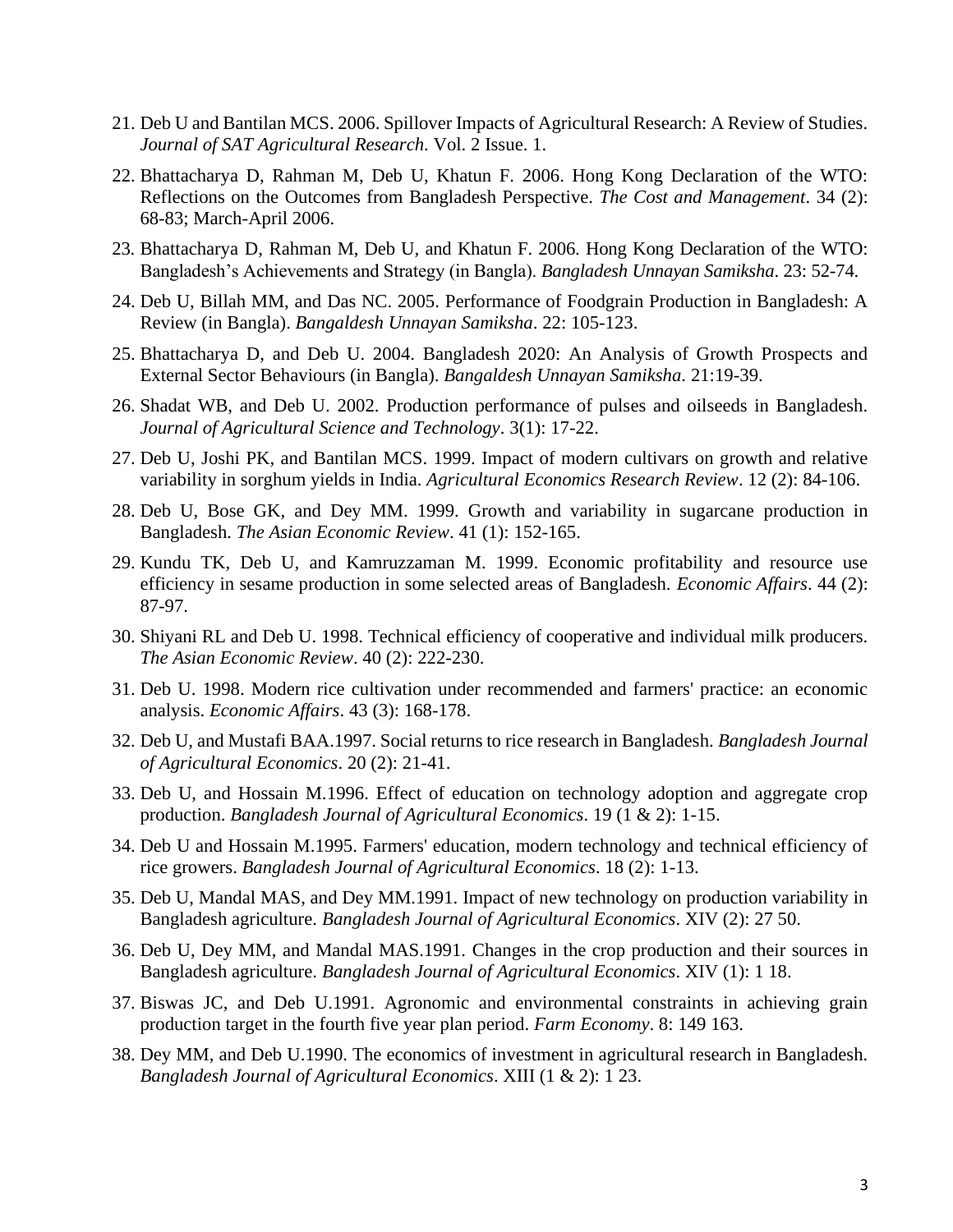### **Books and Monographs (10)**

- 1. Deb U, Bantilan C and Anupama GV. 2014. *Drivers of Change: Dynamics of Rural Livelihoods and Poverty in SAT India*. Research Bulletin no. 26. International Crops Research Institute for the Semi-Arid Tropics (ICRISAT), Patancheru 502324, Telangana, India.40 pp.
- 2. Deb U, ed. 2013. *Raising Hope and Nurturing Options for Agricultural Development: Essays in Honor of Cynthia Bantilan*. Friends, Admirers n Students, Hyderabad, India. 148 pp. ISBN 978- 92-9066-558-8. http://oar.icrisat.org/7100/
- 3. Deb U, Islam AKMN, Amin MA, Khaled N, Nabi A, Ahamad MG, Pal DNR, Singh NP and Bantilan MCS. 2013. *Vulnerability to Climate Change: Adaptation Strategies and Layers of Resilience –Climatic Trends in Bangladesh*. Research Report No. 10. International Crops Research Institute for the Semi-Arid Tropics (ICRISAT), Patancheru 502324, Andhra Pradesh, India.108 pp.
- 4. Islam AKMN, Deb U, Amin MA, Jahan N, Ahmed I, Tabassum S, Ahamad MG, Nabi A, Singh NP, Byjesh K and Bantilan MCS. 2013. *Vulnerability to Climate Change: Adaptation Strategies and Layers of Resilience – Quantifying Vulnerability to Climate Change in Bangladesh*. Research Report No. 16. International Crops Research Institute for the Semi-Arid Tropics, Patancheru 502324, Andhra Pradesh, India. 36 pp.
- 5. Rao PP, Pandey L, Jagadeesh E, Deb U, Jain R and Basu K. 2012. *Meso-Level Database Coverage and Insights Village Dynamics in South Asia*. Data Documentation Manual. International Crops Research Institute for the Semi-Arid Tropics, Patancheru 502324, Andhra Pradesh, India.
- 6. Deb U, Hossain M, and Jones S. 2009. *Rethinking Food Security Strategy: Self-sufficiency or Selfreliance.* Dhaka, Bangladesh: UK Department for International Development (DFID). May.
- 7. Rahman M, Bhattacharya D, Sadat WB, and **Deb U**. 2008. *Recent Inflation in Bangladesh: Trends, Determinants and Impact on Poverty.* Dhaka, Bangladesh: Centre for Policy Dialogue (CPD). ISBN 984-300-002563-0.
- 8. Bhattacharya D, Rahman M, **Deb U.** and Khatun F. 2006. Biswa Banijya Sangsther Hong Kong Sammelon O' Bangladesher Banijya Neeti. Hong Kong Conference of the WTO and Bangladesh's Trade Policy. A Collection of trade policy related articles in Bangla. Dhaka, Bangladesh: Centre for Policy Dialogue (CPD).
- 9. Bantilan MCS, **Deb U,** Gowda CLL, Reddy BVS, Obilana AB, and Evenson RE (eds.) 2004. *Genetic Enhancement in Sorghum: Research Process, Dissemination and Impacts.* Patancheru 502 324, Andhra Pradesh, India: International Crops Research Institute for the Semi-Arid Tropics. 320 pp. ISBN 92-9066-470-3
- 10. Subbarao GV, Kumar Rao JVD, Kumar J, Johansen C, **Deb U,** Ahmed I, Krishna Rao MV, Venkatratnam L, Hebbar KR., Sai MVRS, and Harris D. 2001. *Spatial Distribution and Quantification of Rice-Fallows in South Asia—Potential for Legumes*. Patancheru 502 324, Andhra Pradesh, India: International Crops Research Institute for the Semi-Arid Tropics. 316 pp.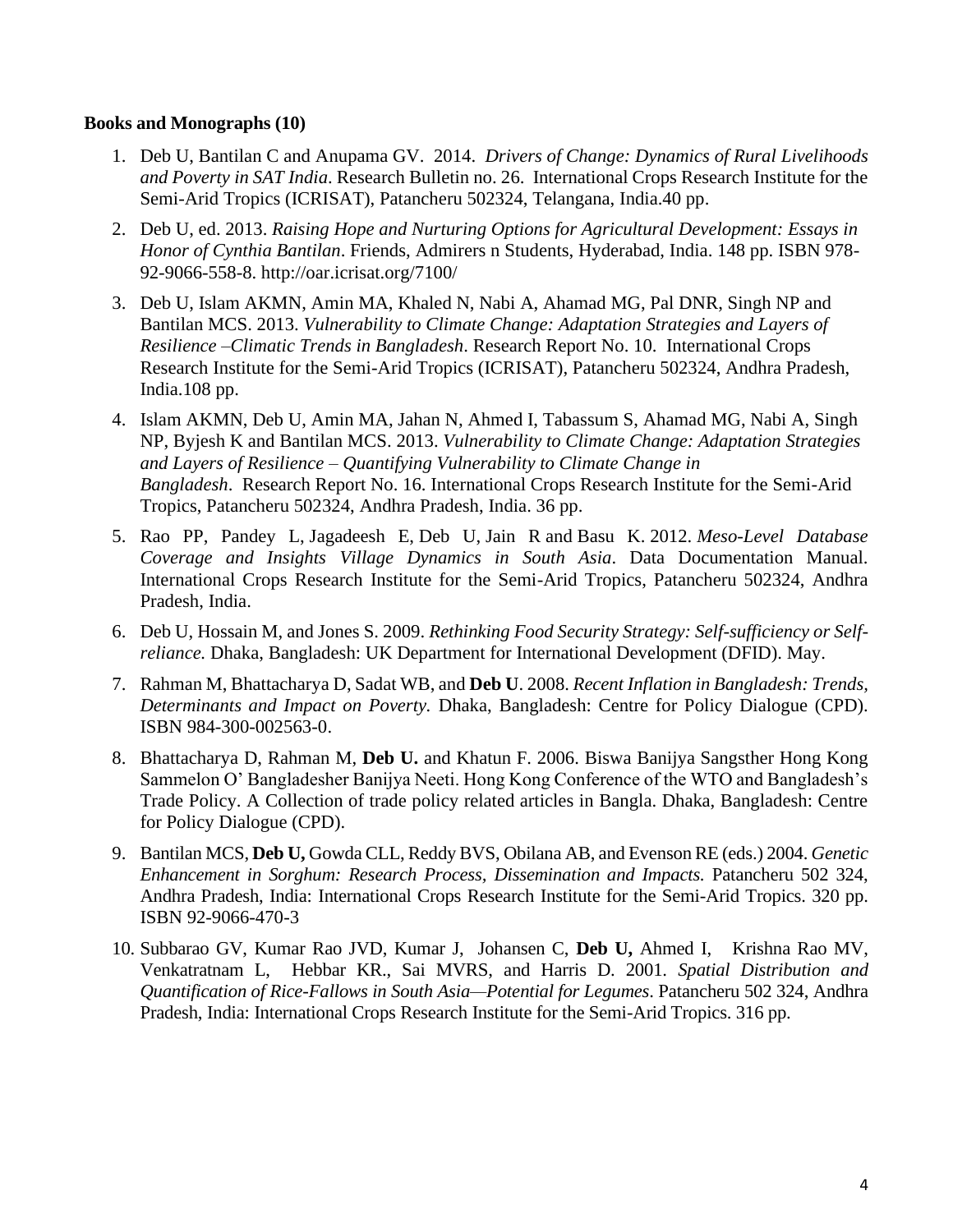### **Book Chapters (39)**

- 1. **Deb U**. and Kunda M. 2021. Small scale fish farming: getting started with biofloc system. Chapter 23, pages 297-317, In *Agribusiness Development Planning and Management* edited by Anil Bhatt and Jyoti Kachroo. New Delhi: New Delhi Publishers. ISBN 978-81-948993-6-5.
- 2. Deb U. 2016. Agriculture and Food Security, Chapter 11, Pages 144-158, in *Routledge Handbook of Contemporary Bangladesh* (Ali Riaz, Mohammad Sajjadur Rahman, ed.). United Kingdom: Routledge, Taylor and Francis Group. ISBN 9780415734615
- 3. Singh NP, Byjesh K, Bantilan C, Rao VUM, Nedumaran, Venkateswarulu SB, Niranjan F, Jayatilaka W, **Deb U**, Ha PQ and Sudhiyam P. 2015. Analytical Framework and Methodologies for Analysing Farm-Level Vulnerability. Chapter 2, pages 11-31, in: Singh NP, Bantilan C, Byjesh K, Nedumaran S, editors. *Climate Change Challenges and Adaptations at Farm-level: Case Studies from Asia and Africa*. CABI. ISBN 9781780644639
- 4. Singh NP, Bantilan C, Byjesh K, Rao VUM, Venkateswarulu B, Niranjan F, Jayatilaka W, **Deb U**, Ha PQ and Sudhiyam P. 2015. What's in Store for Asia: Making Sense of Changes in Climate Trends. Chapter 3, pages 34-57, in: Singh NP, Bantilan C, Byjesh K, Nedumaran S, editors. *Climate Change Challenges and Adaptations at Farm-level: Case Studies from Asia and Africa*. CABI. ISBN 9781780644639
- 5. Singh NP, Byjesh K, Bantilan C, Rao VUM, Venkateswarulu B, Niranjan F, Jayatilaka W, **Deb U**, Ha PQ and Sudhiyam P. 2015.Chapter 4, pages 58-85, in: Singh NP, Bantilan C, Byjesh K, Nedumaran S, editors. *Climate Change Challenges and Adaptations at Farm-level: Case Studies from Asia and Africa*. CABI. ISBN 9781780644639
- 6. Singh NP, Bantilan C, Byjesh K, Nedumaran S, Rao VUM, Venkateswarulu B, Niranjan F, Jayatilaka W, **Deb U**, Ha PQ and Sudhiyam P. 2015. Chapter 11, pages 197-211, in: Singh NP, Bantilan C, Byjesh K, Nedumaran S, editors. *Climate Change Challenges and Adaptations at Farmlevel: Case Studies from Asia and Africa*. CABI. ISBN 9781780644639
- 7. **Deb U** .2012. Agricultural Research and Technology Development under SAARC. Pages 264- 267, in *Global Recovery, New Risks and Sustainable Growth: Repositioning South Asia* (Debapriya Bhattacharya and Mustafizur Rahman, ed). Dhaka, Bangladesh: Centre for Policy Dialogue. ISBN 978-984-8946-12-1
- 8. Hossain M and **Deb** U. 2011. Crop Agriculture and Agrarian Reforms in Bangladesh: Present Status and Future Options. Chapter 1, Pages 1-32, In Mustafa Kamal Mujeri and Shamsul Alam (Ed.). *Sixth Five Year Plan of Bangladesh 2011-2015 Background Papers: Volume 2 Economic Sectors.* Dhaka, Bangladesh: Bangladesh Institute of Development Studies and Planning Commission, Government of Peoples Republic of Bangladesh. ISBN 9789843330901
- 9. Shahabuddin Q. and **Deb U**. 2011. Food Security in Bangladesh: Challenges and Response. Pages 79-99, in *Human Development in South Asia 2010/2011: Food Security in South Asia.* Karachi, Pakistan: Oxford University Press. ISBN 9780199062966
- 10. **Deb U**. 2011. Food Security in Bangladesh: Achievements, Challenges and Way Forward. Pages 77-105, in Surabhi Mittal and Deepti Sethi (Ed.) *Policy Options to Achieve Food Security in South Asia*. New Delhi. India: Cambridge University Press India Pvt Ltd. ISBN 9788175968097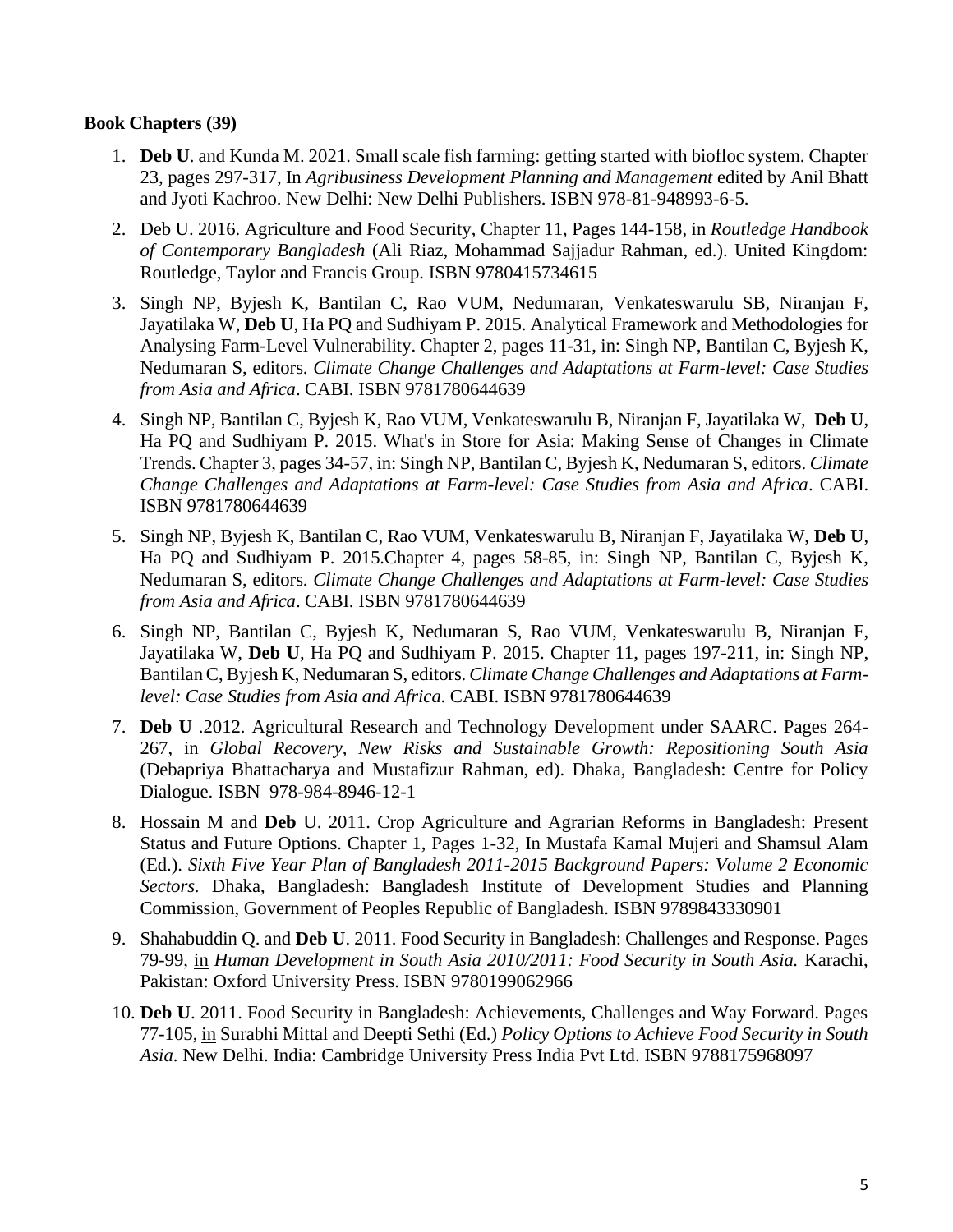- 11. Hossain M, and **Deb U**. 2010. Volatility in Rice Prices and Policy Responses in Bangladesh. Pages 91-108, in David Dawe (Ed.) *The Rice Crisis: Markets, Policies and Food Security*. London and Washington, D.C.: Earthscan. ISBN 9781849711340
- 12. Hossain SS, **Deb U** and Amin MA. 2010. The Impact of Information Technology in Trade Facilitation on Small and Medium-Sized Enterprises in Bangladesh. Chapter V, pages105-150, in *The Development Impact of Information Technology in Trade Facilitation*. Studies in Trade and Investment 69. Bangkok, Thailand: United Nations Economic and Social Commission for Asia and the Pacific. ISBN 978-92-1-120617-3
- 13. Hossain M, and **Deb U**. 2009. Food Security and Containing Price Escalation: Facts and Implication for Policy. Pages 75-102, in *Development of Bangladesh with Equity and Justice: Immediate Tasks for the New Government*. Dhaka, Bangladesh: Centre for Policy Dialogue (CPD). ISBN 978 984 33 0396 7
- 14. **Deb U**, Khaled N, Bairagi SK, Amin MA, and Nabi A. 2009. Higher Boro Production for Food Security: An Integrated Strategy. Pages 307-365, in *Development of Bangladesh with Equity and Justice: Immediate Tasks for the New Government*. Dhaka, Bangladesh: Centre for Policy Dialogue (CPD). ISBN 978 984 33 0396 7
- 15. **Deb U**. 2008. Agricultural Diversification in Bangladesh: Progress, Constraints and Policy Issues. In *Emerging Issues in Bangladesh Economy: A Review of Bangladesh's Development 2005-2006.* Dhaka, Bangladesh: University Press Limited (UPL) and the Centre for Policy Dialogue (CPD). ISBN 984-70220-0025-7
- 16. **Deb U**. 2007. Non-tariff barriers in agricultural trade: Perspectives from Bangladesh and Cambodia. Chapter VIII, pages225-294, in *Agricultural Trade: Planting the Seeds of Regional Trade Liberalization in Asia*. Studies in Trade and Investment 60.Bangkok, Thailand: United Nations Economic and Social Commission for Asia and the Pacific. ISBN: 978-92-1-120511-4
- 17. **Deb U**. 2006. Regional cooperation for agricultural development in South Asia: A perspective from Bangladesh. Chapter 9, pages 289-322, in *Regional Cooperation in South Asia: A Review of Bangladesh's Development 2004.* Dhaka, Bangladesh: University Press Limited (UPL) and the Centre for Policy Dialogue (CPD). ISBN 984-05-1773-2
- 18. Rahman M, and **Deb U**. 2005. Trade liberalisation, agricultural development and food security: issues and implications for Bangladesh. Pages 86-117, in *Bangladesh in a Global Trade Regime: Labour, Environment, Agriculture, Export and Trade Negotiations*. Dhaka, Bangladesh: Pathak Samabesh. ISBN 984-8120-57-2
- 19. **Deb U**. 2005. Post-Cancun WTO negotiations on agriculture: issues of interest and negotiation strategies for Bangladesh (*in Bangla*). Chapter 4, pages 55-84, in *WTO and Bangladesh: Post-Cancun Assessment (in Bangla).* Dhaka, Bangladesh: Centre for Policy Dialogue (CPD).
- 20. Ahamed MS, Khatun F, and **Deb U**. 2005. Trade related intellectual property rights in the context of Bangladesh (*in Bangla*). Chapter 6, pages 106-133, in *WTO and Bangladesh: Post-Cancun Assessment (in Bangla).* Dhaka, Bangladesh: Centre for Policy Dialogue (CPD).
- 21. **Deb U**, Bantilan MCS, and Nigam SN. 2005. Impacts of Improved Groundnut Varieties in India. Pages 141-152 in *Impact of Agricultural Research: Post-Green Revolution Evidence from India* (Joshi PK, Pal S, Birthal PS, and Bantilan MCS, eds.) New Delhi, India: National Centre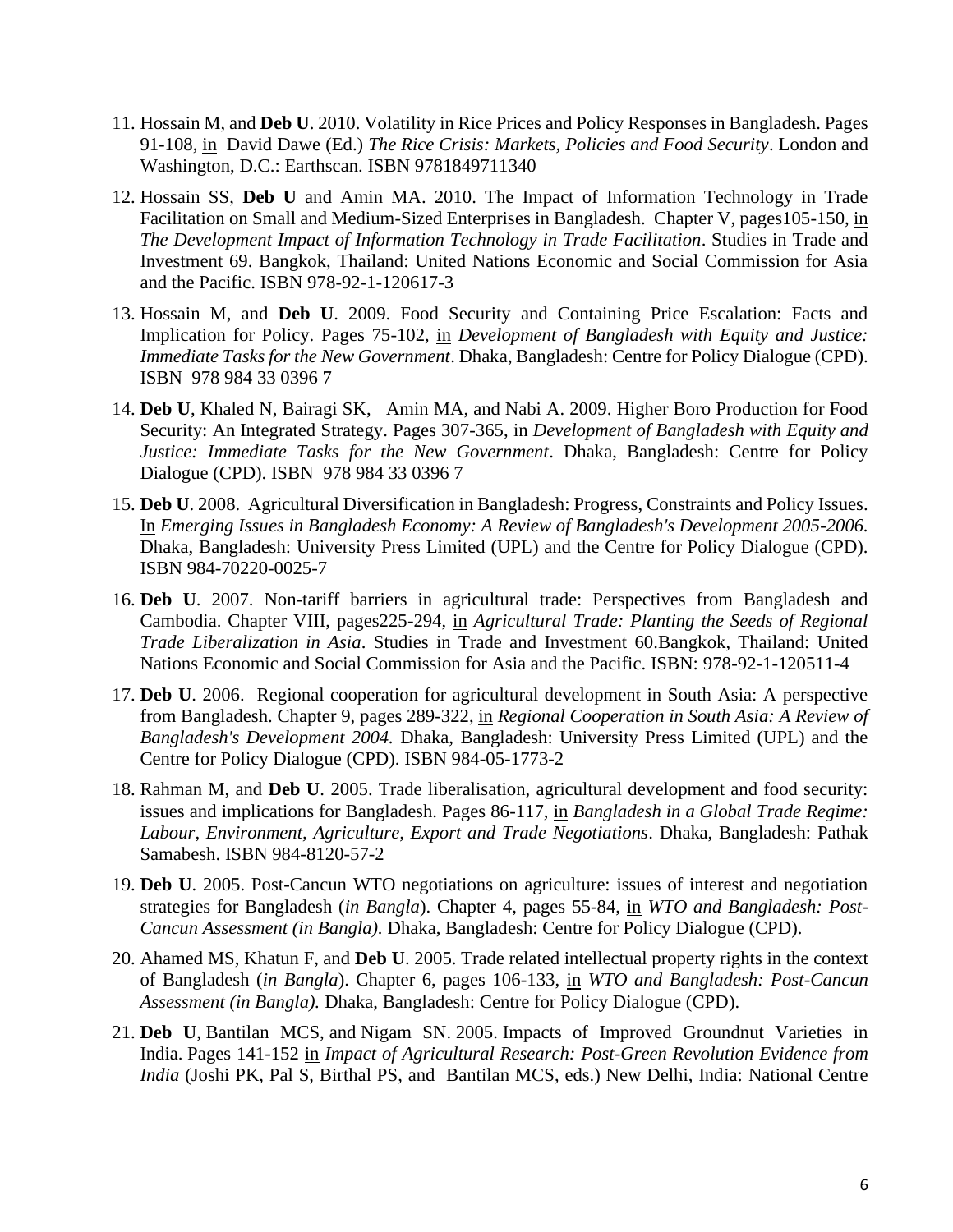for Agricultural Economics and Policy Research and Patancheru 502324, Andhra Pradesh, India: International Crops Research Institute for the Semi-Arid Tropics.

- 22. **Deb U**, Bantilan MCS and Rai KN. 2005. Impacts of Improved Pearl Millet Cultivars in India. Pages 85-99 in *Impact of Agricultural Research: Post-Green Revolution Evidence from India* (Joshi PK, Pal S, Birthal PS, and Bantilan MCS, eds.) New Delhi, India: National Centre for Agricultural Economics and Policy Research and Patancheru 502 324, Andhra Pradesh, India: International Crops Research Institute for the Semi-Arid Tropics.
- 23. **Deb U**, Bantilan MCS and Reddy BVS .2005. Impacts of Improved Sorghum Cultivars in India. Pages 69-84 in *Impact of Agricultural Research: Post-Green Revolution Evidence from India* (Joshi PK, Pal S, Birthal PS, and Bantilan MCS, eds.) New Delhi, India: National Centre for Agricultural Economics and Policy Research and Patancheru 502 324, Andhra Pradesh, India: International Crops Research Institute for the Semi-Arid Tropics.
- 24. **Deb U**, Bantilan MCS, Hash CT and Ndjeunga J. 2004. Adoption of Improved Sorghum Cultivars. Pages 181-198, in: *Sorghum genetic enhancement: research process, dissemination and impacts*. Patancheru 502 324, Andhra Pradesh, India: International Crops Research Institute for the Semi-Arid Tropics. ISBN 92-9066-470-3
- 25. Bantilan MCS, **Deb U**, Gowda CLL, Reddy BVS, Obilana AB and Evenson RE .2004. Future directions for food security and diversity partnership and research strategy for sorghum. Pages 263-268, in: *Sorghum genetic enhancement: research process, dissemination and impacts*. Patancheru 502 324, Andhra Pradesh, India: International Crops Research Institute for the Semi-Arid Tropics. ISBN 92-9066-470-3
- 26. Reddy BVS, Rao P, **Deb U**, Stenhouse JW, Ramaiah B and Ortiz R. 2004. Global sorghum Genetic enhancement processes at ICRISAT. Pages 64-101, in: *Sorghum genetic enhancement: research process, dissemination and impacts*. Patancheru 502 324, Andhra Pradesh, India: International Crops Research Institute for the Semi-Arid Tropics. ISBN 92-9066-470-3
- 27. **Deb U**, Bantilan MCS, Roy AD and Rao PP. 2004. Global sorghum production scenario. Pages 21-38, in: *Sorghum genetic enhancement: research process, dissemination and impacts*. Patancheru 502 324, Andhra Pradesh, India: International Crops Research Institute for the Semi-Arid Tropics. ISBN 92-9066-470-3.
- 28. **Deb U**, Bantilan MCS, Reddy BVS, Bramel PJ and Rao NK .2004. [Impact of improved sorghum](http://oar.icrisat.org/4812/)  [cultivars on genetic diversity and yield stability.](http://oar.icrisat.org/4812/) Pages 225-234, in: *Sorghum genetic enhancement: research process, dissemination and impacts*. Patancheru 502 324, Andhra Pradesh, India: International Crops Research Institute for the Semi-Arid Tropics. ISBN 92-9066-470-3
- 29. Bantilan MCS, **Deb U**, Gowda CLL, Reddy BVS, Obilana AB and Evenson RE. 2004. Introduction. Sorghum Genetic Enhancement: Research Process. Pages 5-18, in: *Sorghum Genetic Enhancement: Research Process*. Patancheru 502 324, Andhra Pradesh, India: International Crops Research Institute for the Semi-Arid Tropics. ISBN 92-9066-470-3
- 30. **Deb U**, Bantilan MCS, Evenson RE and Roy AD .2004. Productivity Impacts of Improved Sorghum Cultivars. Pages 203-222, in: *Sorghum genetic enhancement: research process, dissemination and impacts*. Patancheru 502 324, Andhra Pradesh, India: International Crops Research Institute for the Semi-Arid Tropics. ISBN 92-9066-470-3
- 31. **Deb U**, Bantilan MCS, Bantilan FT and Gowda CLL. 2004. Spillover impacts of sorghum research. Pages 237-260, in: *Sorghum genetic enhancement: research process, dissemination and*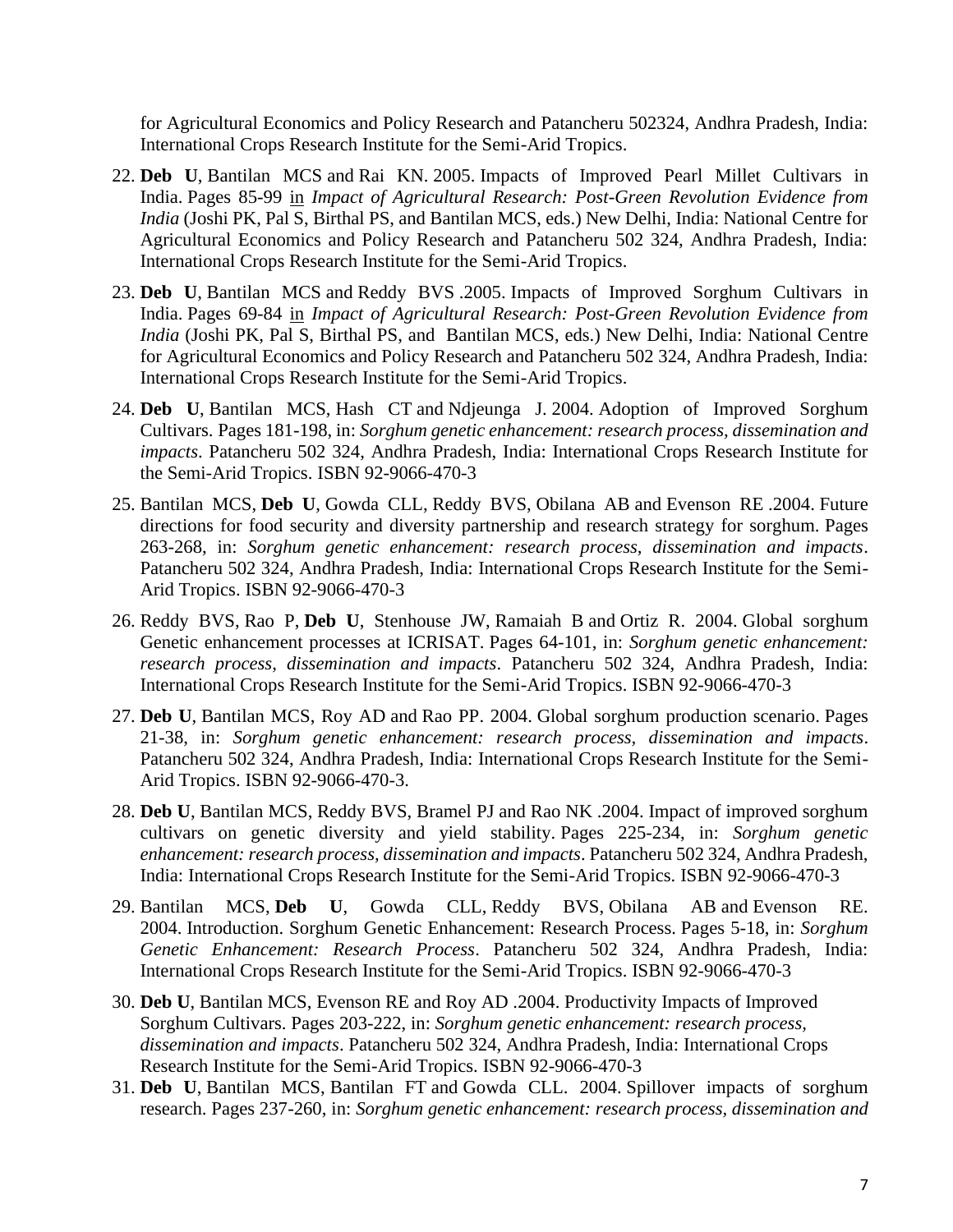*impacts*. Patancheru 502 324, Andhra Pradesh, India: International Crops Research Institute for the Semi-Arid Tropics. ISBN 92-9066-470-3

- 32. **Deb U**, Raihan A, and Ahamed MS. 2004. The poverty reduction strategy for Bangladesh: A review of the finalisation process and interim measures. Chapter 3, pages 71-113, in *Revisiting Foreign Aid: A Review of Bangladesh's Development 2003.* Dhaka, Bangladesh: University Press Limited (UPL) and the Centre for Policy Dialogue (CPD). ISBN 984-05-1708-2
- 33. **Deb U** and Bantilan MCS. 2003. Impacts of genetic improvement in sorghum. Chapter 9, pages 183- 213, in Robert Evenson and Douglas Gollin (Eds.). *Crop Variety Improvement and Its Effect on Productivity: The Impact of International Agricultural Research*. Wallingford, UK: CAB International. ISBN 0-85199-549-7
- 34. Bantilan MCS, and **Deb U**. 2003. Impacts of genetic improvement in pearl millet. Chapter 10, pages 215-240, in Robert Evenson and Douglas Gollin (Eds.). *Crop Variety Improvement and Its Effect on Productivity: The Impact of International Agricultural Research*. Wallingford, UK: CAB International. ISBN 0-85199-549-7
- 35. Bantilan MCS, **Deb U**, and Nigam SN. 2003. Impacts of genetic improvement in groundnut. Chapter 14, pages 293-313, in Robert Evenson and Douglas Gollin (Eds.). *Crop Variety Improvement and Its Effect on Productivity: The Impact of International Agricultural Research*. Wallingford, UK: CAB International. ISBN 0-85199-549-7
- 36. **Deb U**, Jabed MJH, and Razzaque MA. 2003. Plant Genetic Resources and Farmers' Rights: The Case of Bangladesh. Chapter 7, pages 68-83, in Ratnakar Adhikari and Kamalesh Adhikari (Eds.) *Farmers' Rights to Livelihood in the Hindu Kush-Himalayas.* Kathmandu, Nepal: South Asia Watch on Trade, Economics and Environment (SAWTEE). ISBN 9993381705
- 37. **Deb U**. 2003. Food situation in FY2002. Chapter 3, pages 63-96, in *Employment and Labour Market Dynamics: A Review of Bangladesh's Development 2002.* Dhaka, Bangladesh: University Press Limited (UPL) and the Centre for Policy Dialogue (CPD). ISBN 984-05-1705-8
- 38. **Deb U**. 2002. Has Bangladesh really achieved self-sufficiency in food grain? A review of the evidence. Chapter 3, pages 65-104, in *Bangladesh Facing the Challenges of Globalisation: A Review of Bangladesh's Development 2001.* Dhaka, Bangladesh: University Press Limited (UPL) and the Centre for Policy Dialogue (CPD). ISBN 984-05-1655-8
- 39. Rahman MM, Bakr MA, Mia MF, Idris KM, Gowda CLL, Kumar J, **Deb U**, Malek MA, and Sobhan A. 2000. Legumes in Bangladesh. Chapter 2, pages 5-34, in *Legumes in Rice and Wheat Cropping Systems of the Indo-Gangetic Plain—Constraints and Opportunities*. (Johansen C, Duxbury JM, Virmani SM, Gowda CLL, and Pande S Eds.) Patancheru 502 324, Andhra Pradesh, India: International Crops Research Institute for the Semi-Arid Tropics; and Ithaca, New York, USA: Cornell University. ISBN 92-9066-418-5

# **Policy Briefs (14)**

- 1. **Deb U**, Nagaraj N, Kumar R, Bhattarai M, Padmaja R, Rao PP and Bantilan C. 2014. *Dynamics of Rural Labor Markets in India: Implications for Inclusive Development Strategy*. Policy Brief 27. Patancheru 502324, Telangana, India: International Crops Research Institute for the Semi-Arid Tropics (ICRISAT).
- 2. **Deb U**, Ahamed MG, Islam AKM Nazrul, Amin MA, Khaled N, Nabi A, Bantilan MCS and Singh NP. 2013. *Mainstreaming Grassroots level Adaptation and Building Climate Resilient Agriculture*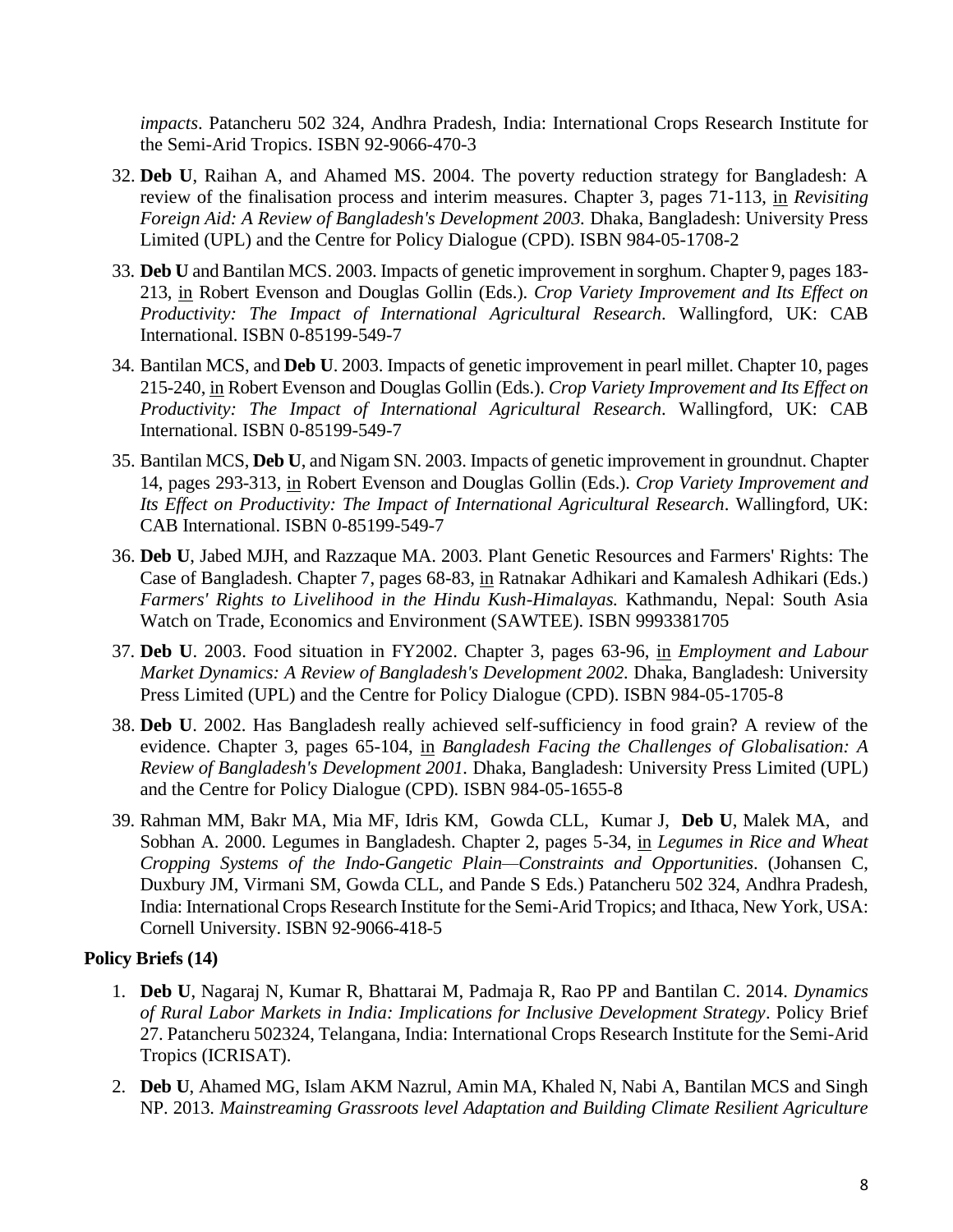*in SAT Bangladesh*. Policy Brief 21. Patancheru 502324, Telangana, India: International Crops Research Institute for the Semi-Arid Tropics (ICRISAT).

- 3. **Deb U**. 2009. *Food Security Situation in Bangladesh: Recent Trends, Current Crisis and the Road Ahead*. Trade Policy Brief 6. New Delhi, India: Centre for Trade and Development (Centad).
- 4. **Deb U**, Hossain M, and Jones S. 2009. *Rethinking Food Security Strategy: Self-sufficiency or Selfreliance*. BIDS Policy Brief Number 0905. Dhaka, Bangladesh: Bangladesh Institute of Development Studies. May 2009.
- 5. Asaduzzaman M, Shahabuddin Q, **Deb U,** and Jones S. 2009. *Input Prices, Subsidies and Farmers' Incentives*. BIDS Policy Brief Number 0904. Dhaka, Bangladesh: Bangladesh Institute of Development Studies. May 2009.
- 6. Hossain M, Asaduzzaman M, Mandal MAS, **Deb U,** and Jones S. 2009. *Rice Technologies: Strategic Choices and Policy Options*. BIDS Policy Brief Number 0903. Dhaka, Bangladesh: Bangladesh Institute of Development Studies. May 2009.
- 7. **Deb U**, and Amin MA. 2008. *Market Access for Agricultural Products of Bangladesh: Identification at HS 4 Digit Level*. CPD Trade Policy Brief 36. Dhaka, Bangladesh: Centre for Policy Dialogue (CPD). November 2008.
- 8. **Deb U**, and Amin MA. 2008. *Revised Draft Modalities on Agriculture (10 July 2008): Implications and Strategies for Bangladesh*. CPD Trade Policy Brief 35, Dhaka, Bangladesh: Centre for Policy Dialogue (CPD). July 2008.
- 9. **Deb U**, and Amin MA. 2008. *Doha Round Negotiation of the WTO--Revised Draft Modalities for Agriculture (Rev.1): Concerns and Strategies for Bangladesh*. CPD Trade Policy Brief 33, Dhaka, Bangladesh: Centre for Policy Dialogue (CPD). March 2008.
- 10. Hossain M, and **Deb U**. 2007. *Issues for Post-SIDR Agricultural Rehabilitation: Insights from Farmers' Consultation*. Dhaka, Bangladesh: Centre for Policy Dialogue (CPD). December 2007.
- 11. Hossain M, and **Deb U**. 2007. *Post-Flood Agriculture: Observations from Field Visits, and Implications for Rehabilitation Programme*. Dhaka, Bangladesh: Centre for Policy Dialogue (CPD). October 2007.
- 12. **Deb U**. 2007. *Non-Tariff Barriers in Agricultural Trade: Issues and Implications for Least Developed Countries*. ARTNET Policy Brief No. 12. Bangkok, Thailand: Asia-Pacific Research and Training Network on Trade (ARTNeT), UN-ESCAP. May 2007.
- 13. Bhattacharya D, Rahman M, **Deb U**, and Khatun F. 2005. *Hong Kong Ministerial of the WTO: Reflections on the Outcomes from Bangladesh Perspective*. CPD Trade Policy Brief 12. Dhaka, Bangladesh: Centre for Policy Dialogue (CPD). December 2005.
- 14. Hossain M, and **Deb U**. 2003. *Liberalisation of the Crop Sector: Can Bangladesh Withstand Regional Competition?* CPD-IRRI Policy Brief 4. Dhaka, Bangladesh: Centre for Policy Dialogue (CPD). September 2003.

#### **Conference/ Seminar Papers/ Abstracts (104)**

1. **Deb U,** Dey M, Adhikari S, Khanal N, Xie L, Bechtel P, Bland J and Grimm C. 2020. Consumers' Acceptance and Preference for Convenient Catfish Products: Evidence from Experimental Auctions. Oral presentation (Abstract ID# 642) at the Aquaculture America 2020,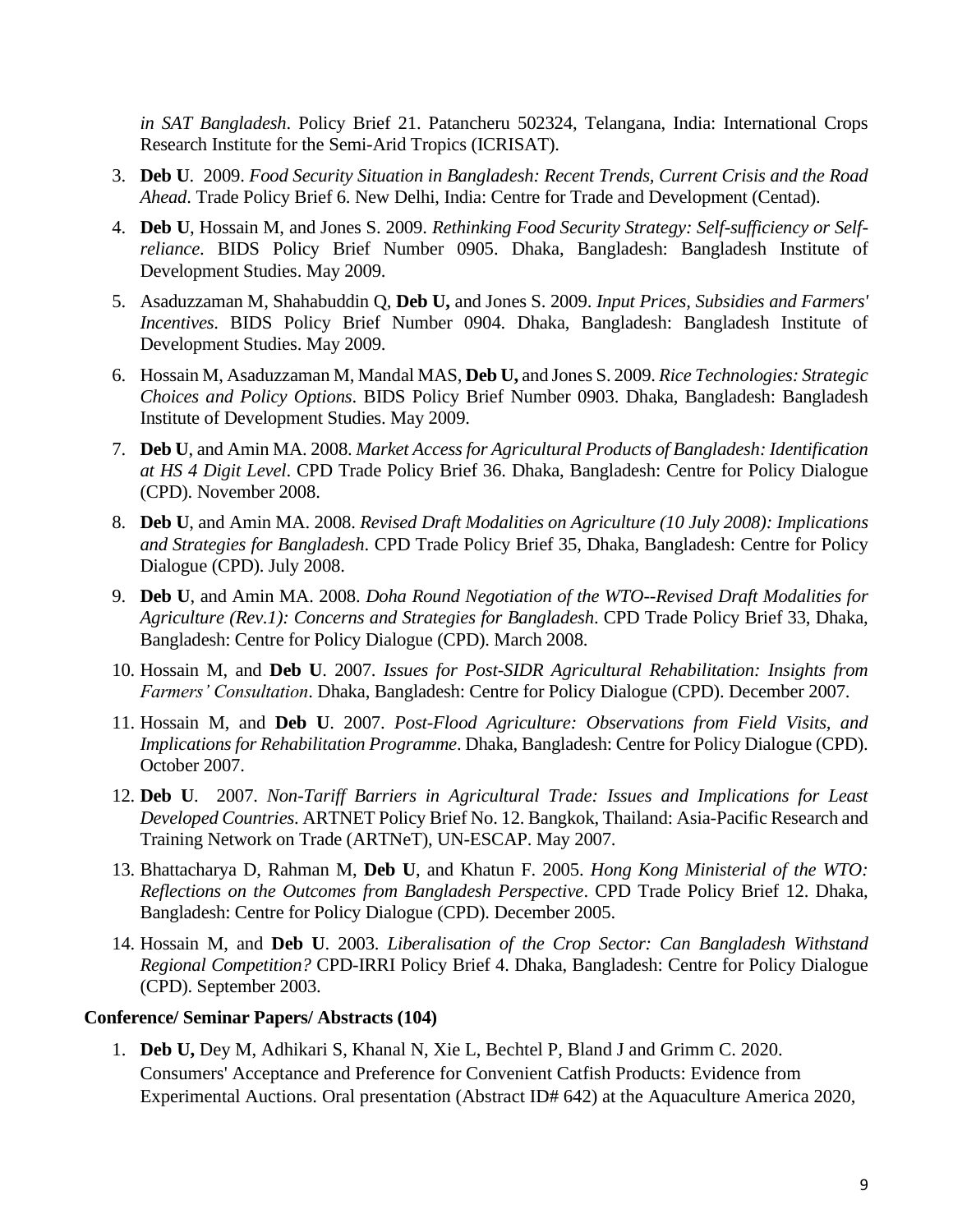organized by the World Aquaculture Society, held in Honolulu, Hawaii on February 9 - 12, 2020. Abstract, published in the Aquaculture 2020 Abstracts Book, Page 174.

- 2. Gosh K, **Deb U,** Adhikari S, Khanal N and Dey M. 2020. Consumers' Willingness-to-Pay for Newly Developed U.S. Farm-raised Convenient Catfish Products: a Consumer Base Survey. Oral presentation at the Aquaculture America 2020, organized by the World Aquaculture Society, held in Honolulu, Hawaii, on February 9 - 12, 2020. Abstract, published in the Aquaculture 2020 Abstracts Book, Page 241.
- 3. **Deb U**. 2020. Global Trade in Ornamental Fish: Recent Trends and Implications for the United States. Oral presentation at the Arkansas Bait and Ornamental Fish Growers Association Annual Meeting (2020 Lonoke Aquaculture Workshop) held in Lonoke, Arkansas, on February 6, 2020.
- 4. **Deb U,** Kunda M, Sultana MA and Rashid AHA. 2020. Floodplain Fisheries in Bangladesh: Trends, Species Diversity and Future Directions. Oral presentation (Abstract ID: 44182) at the American Fisheries Society (AFS) Virtual Annual Meeting held on September 14-25, 2020.
- 5. **Deb U,** Adhikari S, Dey M, Xie L, Khanal NB, Bland J, Grimm C, and Bechtel P. 2020. "Who Wins the Bid? Understanding Consumers' Buying Behavior, Market Price and Relative Bid for the Convenient Catfish Products through Experimental Auctions" Oral presentation (Abstract ID: 44269) at the American Fisheries Society (AFS) Virtual Annual Meeting held on September 14- 25, 2020.
- 6. **Deb U.** 2019. US-China Trade in Seafood: Trends, Opportunities and Challenges. Oral presentation at the 2019 Annual Meeting of the Arkansas Chapter of American Fisheries Association held on Feb 20-22, 2019, in Hot Spring, Arkansas, USA. Abstract (#12), published in the 2019 American Fisheries Society Arkansas Chapter Meeting Program and Abstract Book.
- 7. **Deb U.** and Gosh K. 2019. Revealed Comparative Advantage in Ornamental Fish Export by the United States. Oral presentation (Abstract ID# 854) at the Aquaculture 2019, organized by the World Aquaculture Society, held on 7-11 March 2019 in New Orleans, Louisiana, USA. Abstract, published in the Aquaculture 2019 Abstracts Book, Page 290.
- 8. **Deb U,** Kiser A and Gosh K. 2019. Revealed Comparative Advantage in Seafood Trade Between Canada and the United States. Oral presentation at the 19th ARD Research Symposium held in Jacksonville, Florida, USA during March 29 – April 3, 2019. Oral presentation at the 19th ARD Research Symposium held in Jacksonville, Florida, USA during March 29 – April 3, 2019. Abstract, published in the Program and Abstract Book of the Association of 1890 Research Directors, 19th Biennial Research Symposium, Jacksonville, Florida, pp 136-137.
- 9. **Deb U.** Kiser A and Gosh K. 2019. Performance of Ornamental Fish Export by the United States. Abstract, published in the Program and Abstract Book of the Association of 1890 Research Directors, 19th Biennial Research Symposium, Jacksonville, Florida; pp 137.
- 10. **Deb U.** and Kelly A. 2019. Status of Global Trade in Ornamental Fish: Opportunities and Challenges for the United States. Oral presentation at the Arkansas Bait and Ornamental Fish Growers Association Annual Meeting (2019 Lonoke Aquaculture Workshop) held in Lonoke, Arkansas on Feb 7, 2019.
- 11. Adhikari S, **Deb U,** Dey M, Xie L, Khanal NB, Bechtel P, Bland J, Brashear S, Gosh K, and Martin B. 2019. Consumers' Willingness to Pay for Newly Developed Catfish Products with Varying Level of Convenience: Evidence from Experimental Auctions. Oral presentation (Abstract ID# 799) at the Aquaculture 2019 Conference, organized by the World Aquaculture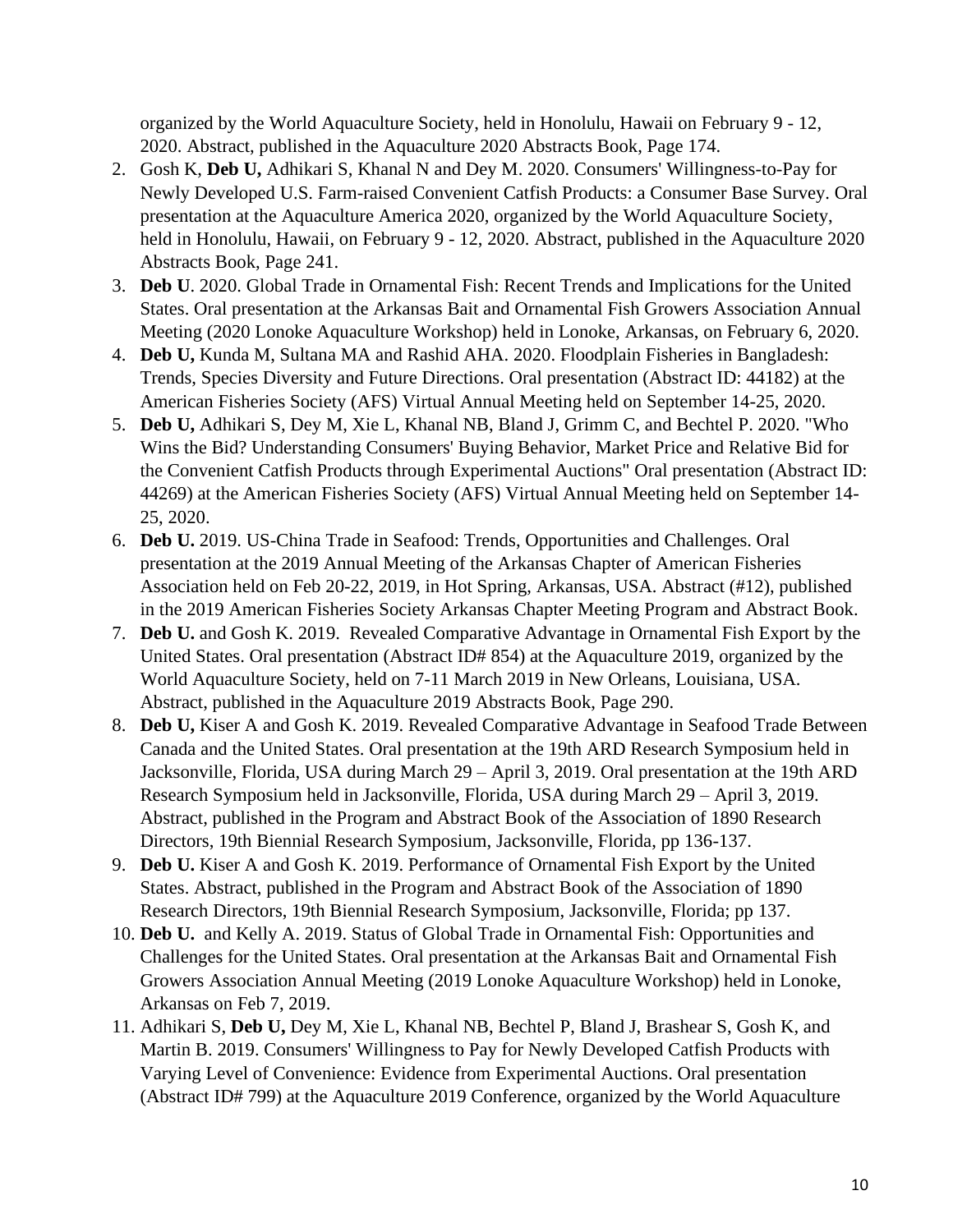Society, held in New Orleans, Louisiana, USA on 7-11 March 2019. Abstract, published in the Aquaculture 2019 Abstracts Book, Page 25.

- 12. **Deb U,** Dey M, Xie L, Khanal N, Adhikari S, Bechtel P, Bland J and Grimm C. 2019. American Consumers' Willingness-to-Pay for Newly Developed Convenient Catfish Products. Oral presentation (Abstract, 40675) at the 2019 Joint American Fisheries Society (AFS) and The Wildlife Society (TWS) Meeting held in Reno, Nevada, on September 29- October 3, 2019.
- 13. Khanal N, Shreshtha MK and **Deb U.** 2019. An Overview of Pangasius (*Pangasius hypothalmus*) Aquaculture in Nepal. Oral presentation at the Aquaculture 2019 Conference, organized by the World Aquaculture Society, held in New Orleans, Louisiana, USA on 7-11 March 2019. Abstract, published in the Aquaculture 2019 Abstracts Book, Page 551.
- 14. Khanal NB, **Deb U,** Dey MM, Xie L, Adhikari S, Bechtel PJ, Bland J, Brashear S, Gosh K and Martin B. 2019. Does Sensory Attributes Affect the Consumer Preference? Evidence from the Second Price Auction of Newly Developed Convenient Catfish Products. Oral presentation at the 19th Biennial Research Symposium of the 1890 Research Directors held in Jacksonville, Florida on March 30-April 3, 2019. Abstract, published in the Program and Abstract Book of the Association of 1890 Research Directors, 19th Biennial Research Symposium, Jacksonville, Florida; pp 58-59.
- 15. Khanal NB, **Deb U,** Dey MM, Xie L, Adhikari S, Bechtel PJ, Bland J, Brashear S, Gosh K and Martin B. 2019. Do Sensory Attributes Affect Consumer Preferences? Evidence from the Second Price Auction of Newly Developed Convenient Catfish Products. Oral presentation at the Aquaculture 2019 Conference, organized by the World Aquaculture Society, held in New Orleans, Louisiana, USA on 7-11 March 2019. Abstract, published in the Aquaculture 2019 Abstracts Book, Page 552.
- 16. **Deb U.** 2019. Impacts of USA-China Trade Policies on Seafood Trade and Seafood Industry. Oral presentation at the UAPB Research Forum 2019, held at the University of Arkansas at Pine Bluff on April 4, 2019.
- 17. Khanal NB, **Deb U,** Dey MM, Xie L, Adhikari S, Gosh K, Bechtel PJ, Bland J and Brashear S. 2019. Factors Affecting Consumer's Willingness to Pay: Result from the Second Price Auction of Newly Developed Convenient Catfish Products. Oral presentation at the UAPB Annual Research Forum held on April 3-4, 2019, at the University of Arkansas at Pine Bluff, Arkansas, USA.
- 18. Deb U, Kunda M and Rashid AH. 2019. Diversity of Fish Species Cultivated in Ponds of Bangladesh: A District-Level Analysis. Oral presentation at the 1st International Conference on Sustainable Fisheries (ICSF) held in Sylhet, Bangladesh, during 25-27 August 2019.
- 19. **Deb U** and Bhattacharjee D. 2019. Technical Efficiency of Tilapia Farmers in Sylhet District of Bangladesh. Oral presentation at the 1st International Conference on Sustainable Fisheries (ICSF) held in Sylhet, Bangladesh, during 25-27 August 2019.
- 20. Kiser A, **Deb U**, Richardson M, Eggleton M and Trice K. 2019. Returns to Investment in Wetland Reserve Program-Agricultural Conservation Easement Program in the Lower Mississippi River Basin. Oral presentation (Abstract, 39182) at the 2019 Joint American Fisheries Society (AFS) and The Wildlife Society (TWS) Meeting held in Reno, Nevada, on September 29- October 3, 2019.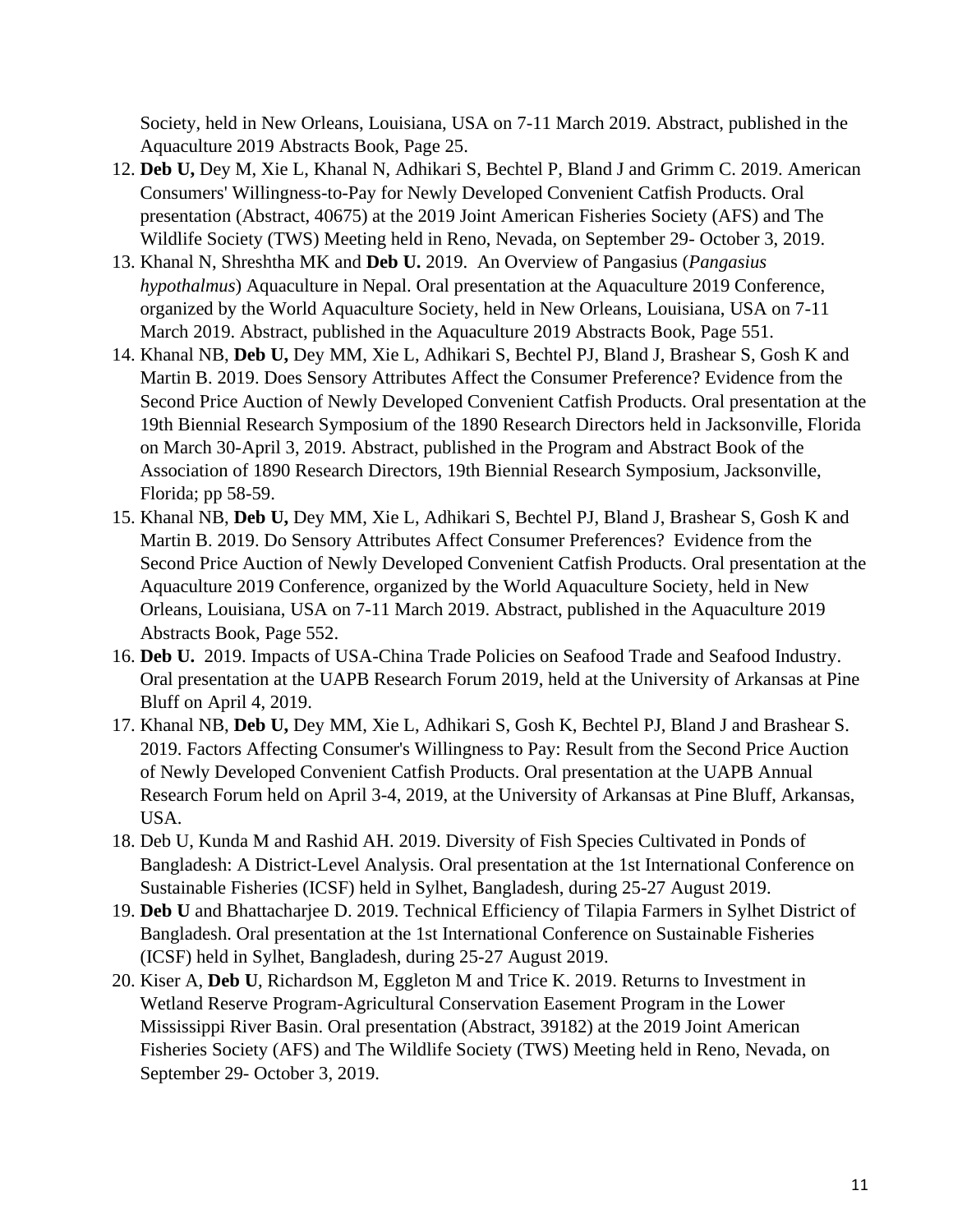- 21. Kiser A, **Deb U,** Richardson M and Eggleton M. 2019. Returns on Investment in Wetland Reserve Program-Agricultural Conservation Easement Program in the United States. Oral presentation at the Association of 1890 Research Directors Conference in Jacksonville, Florida March 30-April 3, 2019. Abstract, published in the Program and Abstract Book of the Association of 1890 Research Directors, 19th Biennial Research Symposium, Jacksonville, Florida, pp 93.
- 22. **Deb U,** Dey M and Khanal N. 2018. How Does Brand Affect Demand for Catfish? an Analysis of Store-Based Scanner Data in the United States. Abstract (# 33606) ORAL presentation at the 148th Annual Meeting of the American Fisheries Society held on August 19, 2018, in Atlantic City, NJ.
- 23. Kiser A, **Deb U,** Eggleton M, and Trice K. 2018. "Monetary Value of Wetland Ecosystem Services in the United States: A Meta-Analysis. Abstract (# 33720) ORAL presentation at the 148th Annual Meeting of the American Fisheries Society held in Atlantic City, NJ during August 19, 2018.
- 24. Adhikari S and **Deb U.** 2018. United States' Revealed Comparative Advantage in Export of Aquaculture Products. Abstract (# 33639) ORAL presentation at the 148th meeting of the American Fisheries Society held on August 17-23, 2018, in Atlantic City, New Jersey.
- 25. **Deb U,** Dey M and Chen O. 2017. Brand Equity in Shrimp Across Metro Markets in USA: An Analysis of Store-Based Scanner Data. Oral Presentation at the "Forging New Frontiers: Aquaculture America 2017 International Conference and Exposition" held in San Antonio, Texas on 19-22 February 2017. Abstract published in "Forging New Frontiers: Aquaculture America 2017" Abstract Book, Page 89.
- 26. **Deb U,** Dey M and Challa N. 2017. Production, Consumption and Trade of Catfish in the United States: Trends, Causes and Implications. Oral Presentation at the ARD 2017 Research Symposium held on April 1-4, 2017, at the Hyatt Regency Atlanta, Atlanta, Georgia; organized by the Association of 1890 Research Directors (ARD). Abstract (#225) published in 18th Biennial research Symposium Program + Abstract Book entitled "1890 Research: Meeting 21st Century Challenges through Innovation", Page 125.
- 27. **Deb U**. 2016. Returns to Golden Rice Research in Bangladesh: An Ex-ante Analysis. Paper presented at the Bangladesh Priorities conference held on 11 May 2016 in BRAC Centre Dhaka, Bangladesh; organized by the Copenhagen Consensus Center and BRAC.
- 28. **Deb U**. 2016. Agricultural Transformation in Bangladesh: Extent, Drivers and Implications. Keynote paper presented at the 15th National Conference of the Bangladesh Agricultural Economists Association (BAEA) on "Transformation of Agriculture Sector in Bangladesh: 21st Century" held on 22-23 January 2016 at the Bangladesh Agricultural Research Council (BARC) Auditorium, Dhaka, Bangladesh.
- 29. **Deb U**, Faruque MG, Mandal RN and Sadat S. 2016. Recent Performance of the Fisheries Subsector in Bangladesh: Implications for the Seventh Five Year Plan. Paper presented at the 15<sup>th</sup> National Conference of the Bangladesh Agricultural Economists Association (BAEA) on "Transformation of Agriculture Sector in Bangladesh: 21st Century" held on 22-23 January 2016 at the Bangladesh Agricultural Research Council (BARC) Auditorium, Dhaka, Bangladesh.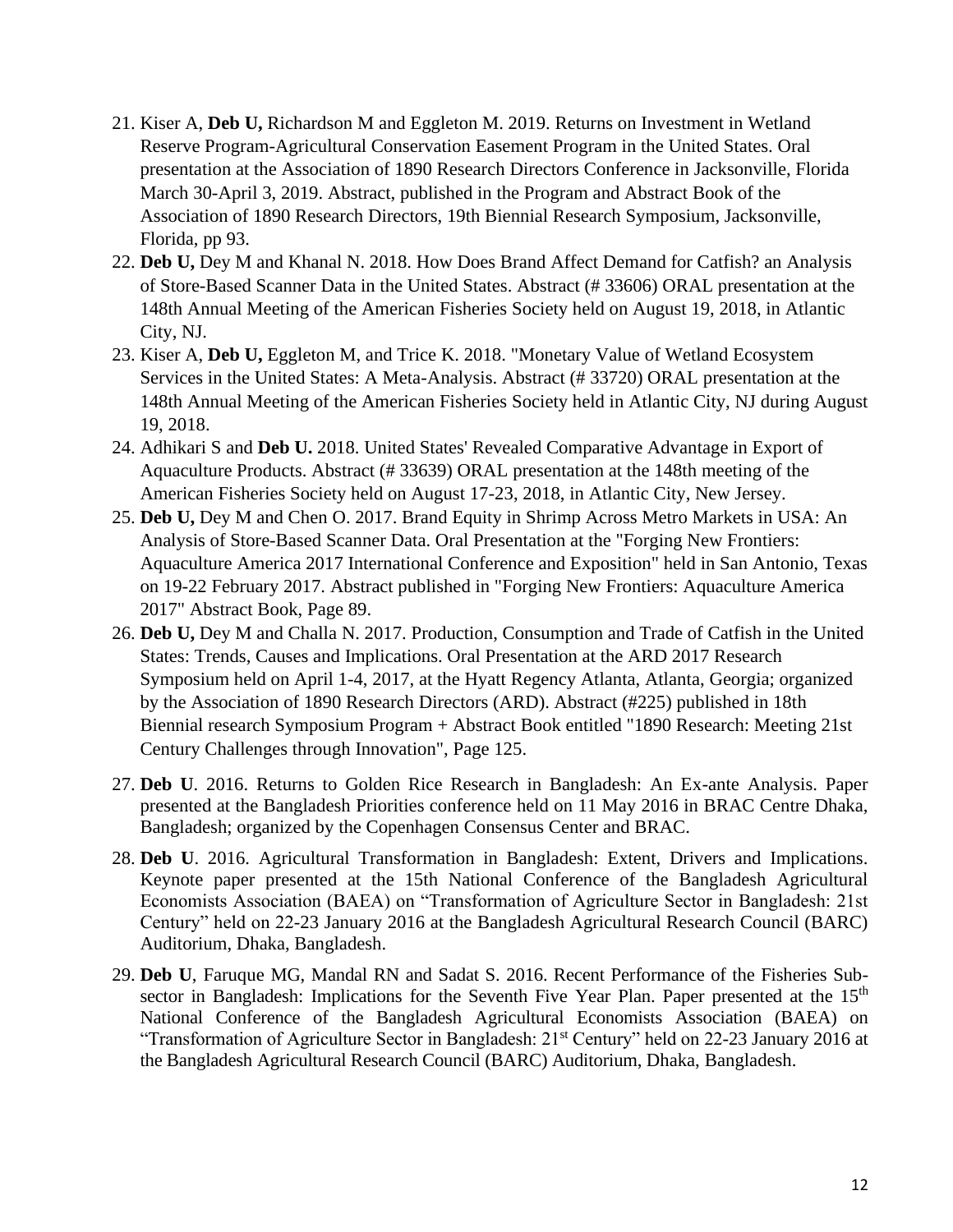- 30. **Deb U**, Pramanik S, Khan PE and Bantilan C. 2015. Revisiting Tenancy and Agricultural Productivity in Southern India: Insights form Longitudinal Household Surveys. Contributed Paper presented at the 29th Triennial Conference of the International Association of Agricultural Economists (IAAE) in Milan, Italy from 8 to 14 August, 2015.
- 31. Bantilan C, **Deb U**, Kumar R and Surjit V. 2015.Agriculture Transformation in Humid and Semi-Arid tropics of Bangladesh and India: Study based on VDSA Data. Paper presented at the Special Session on "Dynamics of Transforming Agriculture in Asia" of the 23rd AERA Annual Conference held on 3 December 2015 at the Central Institute of Fisheries Education, Mumbai, India.
- 32. **Deb U**, Bantilan C and Kumar R. 2014. Dynamics of rural livelihoods in Bangladesh and India: Insights from village dynamics studies villages. In: Paper presented at the 8th Conference of the Asian Society of Agricultural Economists (ASAE), held on 14 October 2014 at the BRAC Centre for Development Management (BRAC-CDM), Savar, Dhaka, Bangladesh. (http://oar.icrisat.org/8325/)
- 33. Anupama GV, **Deb U** and Bantilan C. 2014. Role of seasonal migration on asset accumulation and moving out of poverty: The case of Dokur village in Telangana, India. In: Paper presented at the 8th Conference of the Asian Society of Agricultural Economists (ASAE), October 15-17, 2014, BRAC Centre for Development Management (BRAC-CDM), Savar, Dhaka, Bangladesh. (http://oar.icrisat.org/8333/)
- 34. Charyulu DK, Shyam DM, Bantilan C, Rao PP, **Deb U** and Rao GDN. 2014. Increasing Productivity and Profitability in Legumes Cultivation: Opportunities, Challenges and Lessons Learnt from Tropical Legumes-II (Phase 1 and 2) project. In: 8th International Conference, Viability of Small Farmers in Asia, 15-17th October 2014, Savar, Bangladesh. (http://oar.icrisat.org/8419/)
- 35. Charyulu DK and **Deb U**. 2014. Proceedings of the "8th International Conference viability of small farmers in Asia". In: 8th ASAE International Conference on Targeting of Grain Legumes for Income and Nutritional Security in South Asia, 15-17th October 2014, Savar, Bangladesh. http://oar.icrisat.org/8430/1/TL-II-Session-proceedings-Full.pdf
- 36. Chowdhury A, Marandy J, Howlader M and **Deb U**. 2014. Transformation from Crop Farming to Fish Farming: Development Dynamics of Nishaiganj Village in Mymensingh District of Bangladesh. Paper presented at the 8th Conference of the Asian Society of Agricultural Economists (ASAE), held on 14 October 2014 at the BRAC Centre for Development Management (BRAC-CDM), Savar, Dhaka, Bangladesh.
- 37. Byjesh K, **Deb U** and Bantilan C. 2014. Rainfall insurance in India: does it deal with risks in dryland farming? In: 8th Conference of the Asian Society of Agricultural Economists (ASAE), 15- 17 October 2014, BRAC Centre for Development Management (BRAC-CDM), Savar, Dhaka, Bangladesh. (http://oar.icrisat.org/8385/)
- 38. Khan PE, **Deb U** and Bantilan C. 2014. Rural Non-farm Economy in SAT India: Nature, Extent and Determinants. In: Paper presented at the 8th Conference of the Asian Society of Agricultural Economists (ASAE)., 15-17 October 2014, BRAC Centre for Development Management (BRAC-CDM), Savar, Dhaka, Bangladesh. (http://oar.icrisat.org/8348/)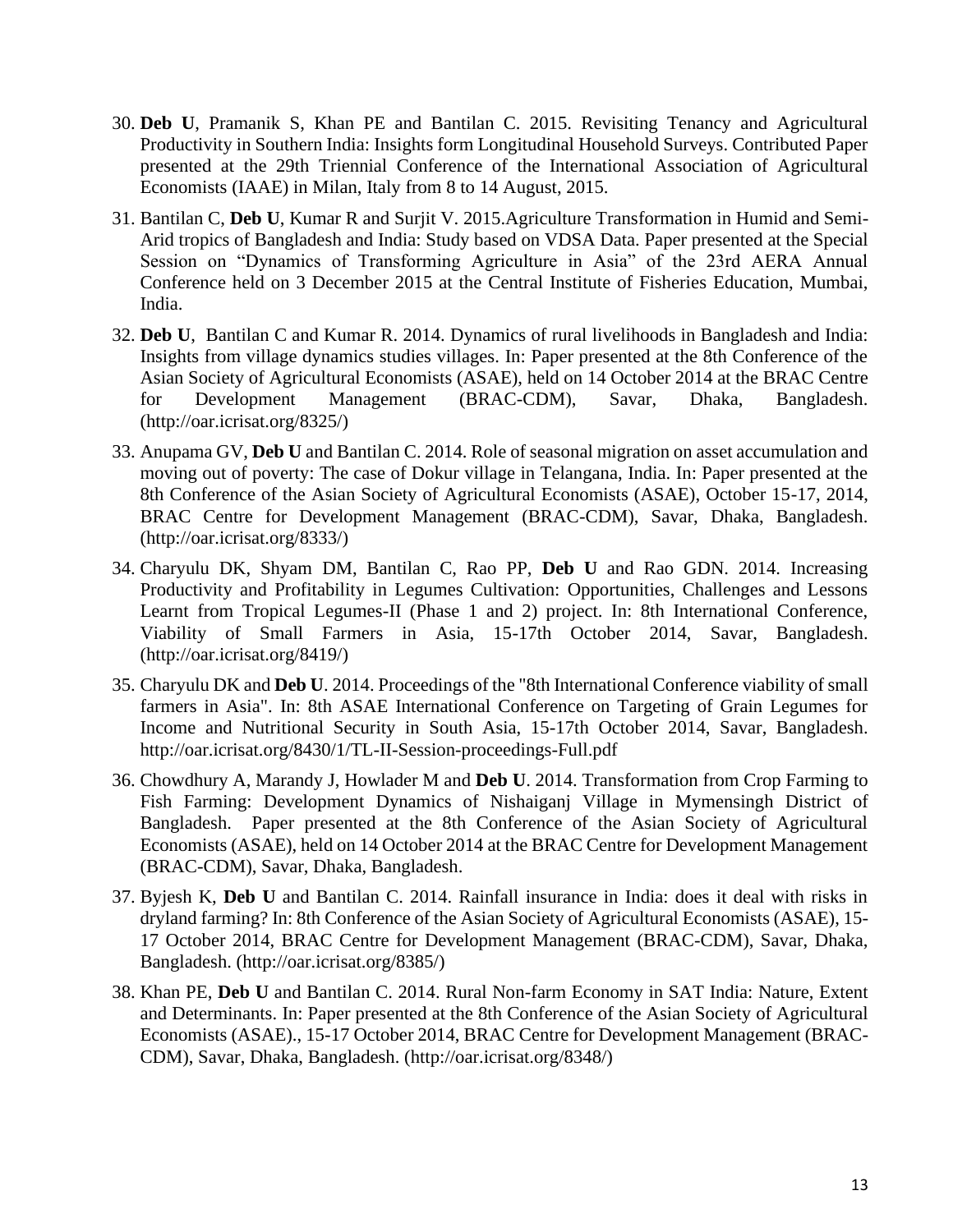- 39. Nedumaran S, Charyulu DK, Jyosthnaa P and **Deb U**. 2014. Current Trends and Plausible Future outlooks of Food Legumes in Asia. In: 8th International Conference, Viability of Small Farmers in Asia, 15-17th October 2014, Savar, Dhaka, Bangladesh. (http://oar.icrisat.org/8420/)
- 40. Pramanik S, **Deb U** and Bantilan C. 2014. Rural non-farm economy in Bangladesh: nature, extent, trends and determinants. In: Paper presented at the 8th Conference of the Asian Society of Agricultural Economists (ASAE), October 15-17, 2014, BRAC Centre for Development Management (BRAC-CDM), Savar, Dhaka, Bangladesh. (http://oar.icrisat.org/8334/)
- 41. Rashid A, Hossain S, **Deb U**, Charyulu DK, Shyam DM and Bantilan C. 2014. Targeting and introduction of Chickpea improved cultivars in Barind region of Bangladesh (Tropical Legumes II Phase 2 Project). In: 8th International Conference, Viability of Small Farmers in Asia, 15-17th October 2014, Savar, Bangladesh. (http://oar.icrisat.org/8421/1/Targeting-CP-BARI-5.pdf)
- 42. Rao PP, Lagesh M, **Deb U** and Jagadeesh E. 2014. Typology of Agriculture for India for Technology Targeting and Development Planning. Paper presented at the 8th Conference of the Asian Society of Agricultural Economists (ASAE), held on 14 October 2014 at the BRAC Centre for Development Management (BRAC-CDM), Savar, Dhaka, Bangladesh.
- 43. Nagaraj N, **Deb U**, Nageswara Rao GD, Anusha R and Bantilan C. 2014. Policy Induced Transformation in Dryland Agriculture: The Case of Tharati Village in Karnataka. Paper presented at the 8th Conference of the Asian Society of Agricultural Economists (ASAE), held on 14 October 2014 at the BRAC Centre for Development Management (BRAC-CDM), Savar, Dhaka, Bangladesh.
- 44. Faruque MG, Ullah MW, **Deb U**, Ahmed CS, Mandal RN, Paul B and Khan TF. 2014. Agricultural Production Typology in Bangladesh. Paper presented at the 8th Conference of the Asian Society of Agricultural Economists (ASAE), held on 14 October 2014 at the BRAC Centre for Development Management (BRAC-CDM), Savar, Dhaka, Bangladesh.
- 45. Nagaraj N, **Deb U**, Nageswara Rao GD, Anusha R and Bantilan C. 2014. Policy Induced Transformation in Dryland Agriculture: The Case of Tharati Village in Karnataka. Paper presented at the 8th Conference of the Asian Society of Agricultural Economists (ASAE), held on 14 October 2014 at the BRAC Centre for Development Management (BRAC-CDM), Savar, Dhaka, Bangladesh.
- 46. **Deb U**, Bantilan C and Khan PE. 2014. Changing Pattern of Rural Labor Markets in Semi-Arid Tropics: Implications for Research and Development Strategies. Presented at the National Symposium on "Dynamics of Rural Labor Markets: Implications for Agricultural Growth and Rural Transformation" held on 15-16 September 2014 at the National Academy of Agricultural Sciences (NAAS), National Agriculture Science Centre (NASC) Complex, New Delhi, India.
- 47. Rashid MA and **Deb U**. 2014. Comparative Advantage in Production of Selected Agricultural Commodities in Bangladesh. Paper presented at the 8th Conference of the Asian Society of Agricultural Economists (ASAE) held on 15-17 October 2014 at the BRAC Centre for Development Management (BRAC-CDM), Savar, Dhaka, Bangladesh.
- 48. **Deb U**, Nagaraj N, Bantilan C, Kumar R, Sinha MK and Kumar A. 2014. Rural Employment, Income and Poverty Situation in Eastern India: Insights from VDSA Household Surveys. Presented at the Pre-Conference Symposium on "Dynamics of Rural Labour Markets: Implications for Agricultural Growth and Rural Transformation" held on 17 December 2014 in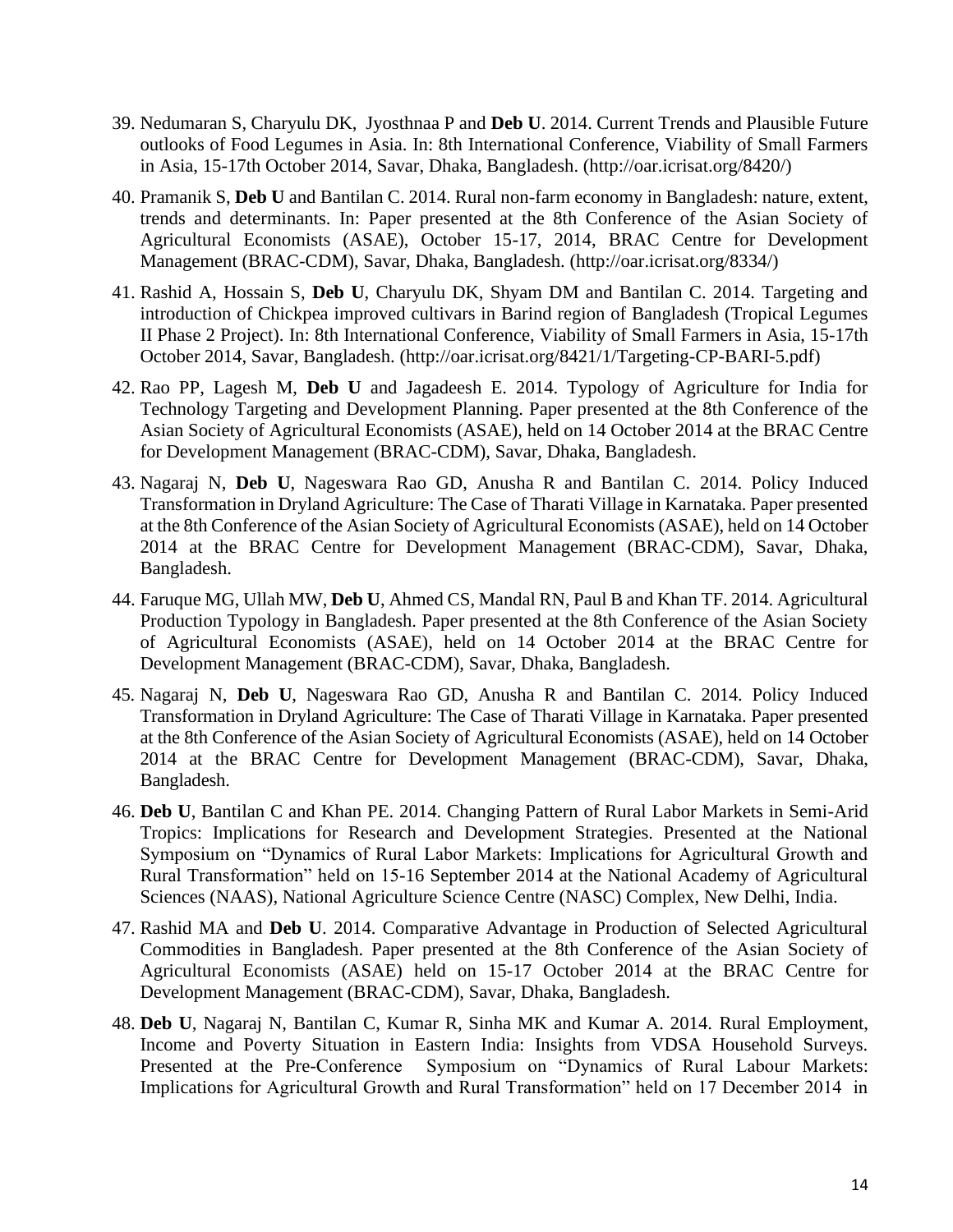Ranchi, India; jointly organized by ICRISAT, Institute for Human Development a(IHD) and Indian Society of Labour Economics (ISLE).

- 49. **Deb U**, Pramanik S, Khan PE and Bantilan C. 2014. Rural Household Income and Poverty Dynamics in SAT India: An Analysis of Dynasty Level Panel Data. Paper presented at Two-Day National Seminar on Applications of Panel Data 25-26 March, 2014 at Centre for Economic and Social Studies Hyderabad, India.
- 50. Nagaraj N, **Deb U**, NageswaraRao GD, Anusha R and Bantilan C. 2014. Is Smallholder Farming Economically Viable? Evidence from Village Dynamics Studies in Karnataka, Peninsular India. Paper presented at the Inter-Conference Symposium of the International Association of Agricultural Economists (IAAE) on "Re-visiting National Agricultural Policy in the light of Globalization Experience: The Indian Context" held at MANAGE Hyderabad, India on 12-13 October 2014; organized jointly by the Indian Society of Agricultural Economics (ISAE) and Acharya N.G. Agricultural University (ANGRAU) and supported by International Association of Agricultural Economists (IAAE).
- 51. Bantilan C, Nedumaran S, Mausch K, Charyulu DK, Kamanda JO , Ndjeunga J, **Deb U**, Mazvimavi K, and Davis J. 2013. Impact Assessment Analysis to Support International Agricultural Research Funding Decisions: Historical Overview, Methods and Applications at ICRISAT. Paper presented at the pre-conference (AARES Conference 2013) workshop entitled "Impact Assessment Analysis to Support International Agricultural Research Funding Decisions: New Methodologies and Applications" held in Sydney, Australia on 5 February 2013.
- 52. **Deb U** and Bantilan C. 2012. Dynamics of Rural Income in SAT India. Paper presented at the conference on "Panel Data and Learning Repositories for Rural Transformation: Village and Household Economies in South Asia", held during 7-8 November 2012 at the International Crops Research Institute for the Semi-Arid Tropics (ICRISAT), Patancheru, India.
- 53. **Deb U** and Bantilan C. 2012. Poverty Dynamics in SAT India. Paper presented at the conference on "Panel Data and Learning Repositories for Rural Transformation: Village and Household Economies in South Asia", held during 7-8 November 2012 at the International Crops Research Institute for the Semi-Arid Tropics (ICRISAT), Patancheru, India.
- 54. **Deb U**, Pramanik S, Chopde VK and Bantilan C. 2012. Dynamics of Rural Poverty Insights from Maharashtra. Paper presented at the Workshop on Dynamics of Rural Livelihoods and Poverty in South Asia: Insights from Village Level Studies, held during 5-6 November 2012 at the International Crops Research Institute for the Semi-Arid Tropics (ICRISAT), Patancheru, India.
- 55. **Deb U**, Anupama GV, Chopde VK and Bantilan C. 2012. Income Dynamics in Maharashtra. Paper presented at the Workshop on Dynamics of Rural Livelihoods and Poverty in South Asia: Insights from Village Level Studies, held during 5-6 November 2012 at the International Crops Research Institute for the Semi-Arid Tropics (ICRISAT), Patancheru, India.
- 56. **Deb U** and Bantilan MCS. 2011. Dynamics of Rural Livelihoods and Poverty in SAT India: Findings from Longitudinal Household Surveys 1975-2010. Paper presented at the 7th Asian Society of Agricultural Economics Conference, held during 12-13 October 2011 in Hanoi, Vietnam.
- 57. **Deb U**, Reddy A and Bantilan MCS. 2011. Emerging from poverty through a decade of drought: role of migration in Dokur village of Andhra Pradesh. Paper presented at the 7th Asian Society of Agricultural Economics Conference, held during 12-13 October 2011 in Hanoi, Vietnam.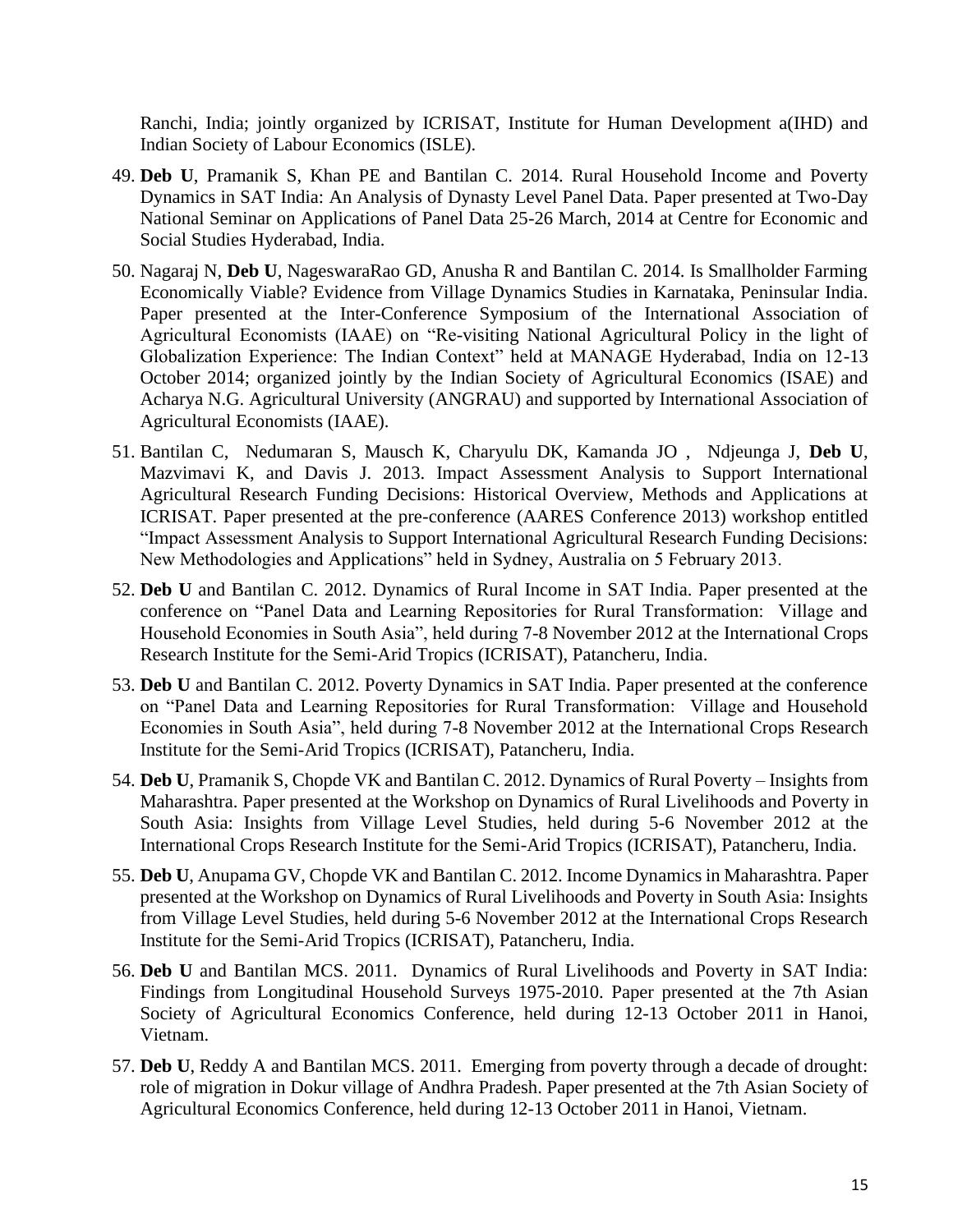- 58. **Deb U**, Bantilan MCS, Singh NP and Anupama GV. 2011. Impact of droughts on income and poverty in SAT India: insights from ICRISAT villages. Paper presented at the 71st Annual Conference of the Indian Society of Agricultural Economics, held in Dharwad, Karnataka, India during 3-5 November 2011.
- 59. **Deb U**, Bantilan MCS and Anupama GV. 2011. Drivers of Change: Dynamics of Rural Livelihoods and Poverty in SAT India. Paper presented at the Researchers Review Meeting on "Prospects of Indian Agriculture and Rural Poverty Reduction" held at the India International Centre, New Delhi, India on 27 April 2011; organized by Centennial India.
- 60. Pandey L, Rao PP and **Deb U**. 2011. Price and non-price determinants of rice supply response in south India. Paper presented at the 7th Asian Society of Agricultural Economics Conference, held during 12-13 October 2011 in Hanoi, Vietnam.
- 61. **Deb U**, Islam AKN, Khaled N, Nabi A, Amin MA, Ahamad MG, Tasnima K, Paul DNR. 2010. Vulnerability to Climate Change: Adaptation Strategies and Layers of Resilience in Bangladesh. Paper Presented at the International Workshop on Building Climate Resilient Agriculture in Asia held on 5-6 May 2010 at the BRAC Centre Inn Auditorium, Dhaka, Bangladesh; jointly organized by the Centre for Policy Dialogue (CPD) and International Crops Research Institute for the Semi-Arid Tropics (ICRISAT) in collaboration with Asian Development Bank (ADB).
- 62. Minten B, Alam AZMS, **Deb U**, Kabir AZK, Laborde D, Hassanullah M, Murshid KAS. 2010. Agricultural Marketing, Price Stabilization, Value Chains, and Global/Regional Trade. Paper presented at the Bangladesh Food Security Investment Forum held on 16-17 May 2010 in Dhaka, Bangladesh.
- 63. **Deb U**. 2010. Public-Private partnership for Development: A New Way to Forward Bangladesh Agriculture. Keynote Paper presented at the 4th Convention of the Krishibid Institution, Dhaka, Bangladesh held on 11-12 February 2010.
- 64. **Deb U** and Bairagi SK. 2009. Cash Incentives for Agricultural Export: Impact on Farm Level Income and Employment in Bangladesh. Paper presented at the Asia-Pacific Trade Economists' Conference on Trade-Led Growth in Times of Crisis, held at the United Nations Conference Centre on 2-3 November 2009 celebrating the 5th Anniversary of the Asia-Pacific Research and Training Network on Trade (ARTNeT), Bangkok, Thailand.
- 65. Hossain M, and **Deb U**. 2009. Recent Food Crisis in Bangladesh: An Anatomy of Causes, Consequences and Policy Actions. Paper presented at the Asia Regional Meeting "Global Food Crisis and Appropriate Policy Responses at Country Level" held in New Delhi, India on July 30‐ 31, 2009; organized by the International Food Policy Research Institute (IFPRI).
- 66. Hossain M, and **Deb U**. 2009. The volatility in rice prices and the policy response: The Bangladesh case. Paper presented in the International Workshop on Rice Policies and Food Security in Asia, organized by the Food and Agriculture Organization, Chiang Mai, Thailand , February 10-12, 2009.
- 67. **Deb U**. 2009. WTO Agreement on TRIPS: Issues and Concerns for Food Security in Bangladesh Paper presented at the International Conference on Plant Breeding and Seed for Food Security; held at the BARC Auditorium, Dhaka, Bangladesh on 10-12 March 2009; organized by Plant Breeding and Genetics Society of Bangladesh.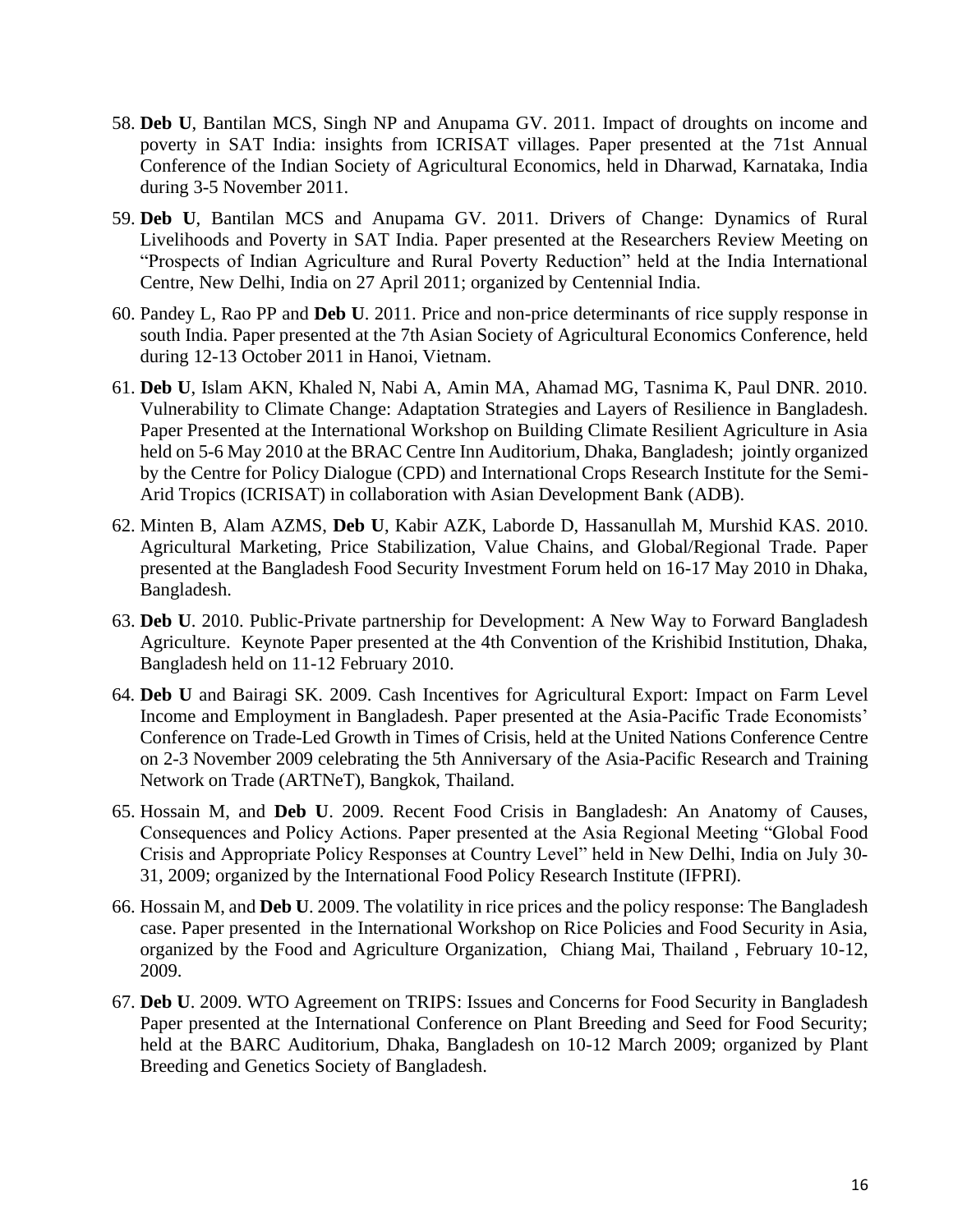- 68. **Deb U**, and Bairagi SK. 2009. Profitability and Marketing of Jute in Bangladesh. Paper presented at the International Conference on Prospects of Jute & Kenaf, held at the Bangladesh-China Friendship Conference Centre, Dhaka, Bangladesh on 08-09 February 2009; organized by International Jute Study Group (IJSG).
- 69. **Deb U**, Khaled N, Bairagi SK, Amin MA, Ahamad MG, Tasnima K. 2009. Achieving Boro Rice Production Targets in FY2009-10: Challenges and Actions Required. Keynote paper presented at the Dialogue organized by the Centre for Policy Dialogue (CPD) held on 23 December 2009 at the CIRDAP Auditorium, Dhaka, Bangladesh.
- 70. **Deb U**, and Mandal MAS. 2009. Food Security and the Upcoming National Budget for FY2009- 10: Some Proposals. Paper presented at the Seminar organized by the Bangladesh Agricultural Economists' Association (BAEA), held on 2 May 2009 at the BARC Auditorium, Dhaka, Bangladesh.
- 71. **Deb U**, Bairagi SK and Khaled N. 2009. Recent Performance in Foodgrain Production: A District Level Analysis. Paper presented at the 7th Annual Scientific Conference of CVASU on "Food Security and Food Safety: Towards a One World, One Health Approach", held on 17-19 March 2009 at Hotel Agrabad, Chittagong, Bangladesh; organized by Chittagong Veterinary and Animal Sciences University (CVASU) and One World One Health—Bangladesh Initiative.
- 72. **Deb U** and Hossain M. 2009. Rethinking Food Security Strategy: Self-Sufficiency or Selfreliance? Paper presented at the Policy Seminar on Market Volatility, Vulnerability and Food Security in Bangladesh: Strategic Choices and Policy Options; held at the Hotel Sheraton, Dhaka, Bangladesh on 15 February 2009; organized by DFID and Bangladesh Institute of Development Studies (BIDS).
- 73. **Deb U**, Khaled N, Bairagi SK, Amin MA, and Nabi A. 2009. Higher Boro Production for Food Security: An Integrated Strategy. Keynote paper presented at the Dialogue on Boro Production: Immediate Tasks for the Newly Elected Government, held at the CIRDAP Auditorium, Dhaka, Bangladesh on 19 January 2009; organized by the Centre for Policy Dialogue (CPD).
- 74. **Deb U**, Khaled N, Amin MA, and Nabi A. 2009. Climate Change and Rice Production in Bangladesh: Implications for R&D Strategy. Paper presented at the Special Conference on "Climate Change and Bangladesh Development Strategy: Domestic Tasks and International Cooperation", held at the ICMAB, Nilkhet, Dhaka, Bangladesh on 2 January 2009; organized by Bangladesh Paribesh Andolan (BAPA) and Bangladesh Environment Network (BEN).
- 75. Hossain M, and **Deb U**. 2008. Rice Policies in Bangladesh: Evolution and Impacts. Paper presented at the Forum on "Rice policy research: Key issues from national perspectives" held on 18-19 February, 2008 at the International Rice Research Institute (IRRI), Los Banos, Philippines.
- 76. **Deb U**. 2008. Food Security Situation in Bangladesh: Recent Trends, Challenges and Way Forward. Keynote paper presented at the Seminar on "Food Security Situation in Bangladesh: Recent Trends, Challenges and Way Forward", held at the Sher-E-Bangla Agricultural University (SAU), Dhaka, Bangladesh on 22 May 2008; organized by Atandrila and Sher-E-Bangla Agricultural University Research System (SAURES).
- 77. **Deb U**. 2008. Boro Procurement and Food Security Strategy: An Actionable Agenda. Keynote paper presented at the Dialogue on Boro Procurement and Food Security Strategy: An Actionable Agenda, held at the CIRDAP Auditorium, Dhaka, Bangladesh on 21 April 2008; organized by the Centre for Policy Dialogue (CPD).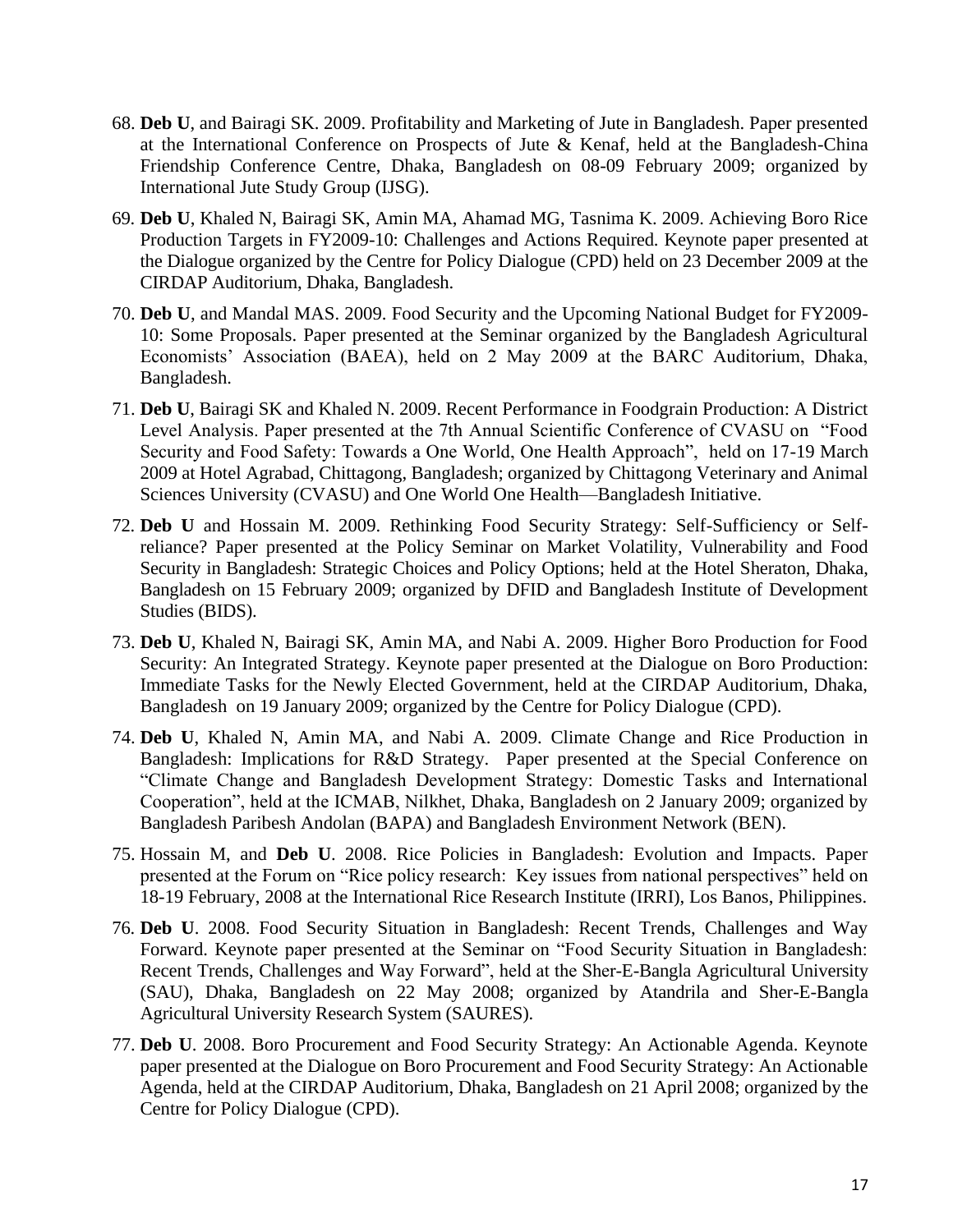- 78. **Deb U**. 2008. Input Delivery Strategy for Higher Boro Production in 2008. Keynote paper presented at the Dialogue on Input Delivery Strategy for Higher Boro Production, held at the CIRDAP Auditorium, Dhaka, Bangladesh on 9 February 2008; organized by the Centre for Policy Dialogue (CPD).
- 79. **Deb U**, Hoque Z, Khaled N, and Bairagi SK 2008. Growth, Income Inequality and Poverty Trends in Bangladesh: Implications for Development Strategy. Paper presented at the Dialogue on "Addressing Regional Inequalities: Policy Options and Strategies" held on 28 February 2008 at the CIRDAP Auditorium, Dhaka, Bangladesh; organized by the Centre for Policy Dialogue (CPD).
- 80. **Deb U**. 2007. Agricultural Diversification: Progress, Constraints and Policy Issues. Paper presented at the Workshop on "Changes and Innovations in Food and Agriculture System in Bangladesh: Implications for Pro-Poor Growth" held at the BRAC Centre Conference Room, Dhaka, Bangladesh on 26-27 November 2007; organized jointly by the Bangladesh Institute of Development Studies (BIDS), the Bangladesh Rice Foundation (BRF) and the Research and Evaluation Division of BRAC in collaboration with the International Food Policy Research Institute (IFPRI).
- 81. **Deb U**. 2006. "Recent Trends in Bangladesh Agriculture: Implications for Bangladesh-Korea Development Partnership". Pages 111-114, in Proceedings of the Korea-Bangladesh Workshop on "Rural Development" held on 17 October 2006 at the BRAC Centre INN, Dhaka, Bangladesh; organized by the Korea International Cooperation Agency (KOICA).
- 82. **Deb U**. 2005. Liberalization of Rice Market in Bangladesh: Impact on Production, Import and Food Security. Paper presented at the South Asia Regional Conference of International Association of Agricultural Economists on "Globalization of Agriculture in South Asia: Has it made a Difference to Rural Livelihoods?" held in Hyderabad, India on 23-25 March 2005.
- 83. **Deb U**. 2005. Agricultural Trade Liberalization and Changes in Cropping Pattern in Bangladesh. Keynote presentation made at the Dialogue on "Impact of Agricultural Trade Liberalisation on Cropping Pattern in Bangladesh" held at the CIRDAP Auditorium, Dhaka, Bangladesh on 5 May 2005; organized by the Centre for Policy Dialogue (CPD).
- 84. **Deb U**. 2004. Performance of the Rice Economy of Bangladesh: Impact of Policies on Production, Trade and Welfare Gains. Paper presented at the Bangladesh Economic Association (BEA) organized 15th Biennial Conference on "Bangladesh in the 21st Century: Political Economic Perspectives" held at the Institution of Engineers, Dhaka, Bangladesh on 8-10 December 2004.
- 85. **Deb U**, Billah MM, and Das NC. 2004. Foodgrain Production Situation in the 21st Century: A District Level Analysis. Paper presented at the Bangladesh Economic Association (BEA) organized 15th Biennial Conference on "Bangladesh in the 21st Century: Political Economic Perspectives" held at the Institution of Engineers, Dhaka, Bangladesh on 8-10 December 2004.
- 86. **Deb U**. 2004. Post-Cancun Negotiations on Agriculture: Options and Strategies for Bangladesh. Paper presented at the Workshop on "Post-Cancun Negotiations at the WTO: Options and Strategies for Bangladesh" held at the BRAC Centre, Dhaka, Bangladesh on 10-12 March 2004; organized jointly by the Ministry of Commerce, Bangladesh and UNCTAD.
- 87. **Deb U** and Hossain M. 2003. Liberalisation of Rice Trade: Can Bangladesh Withstand Regional Competition? Paper presented at the South Asia Initiative Workshop on Analysis of Trade Liberalisation for Poverty Alleviation held at Colombo, Sri Lanka on 21-25 April 2003; jointly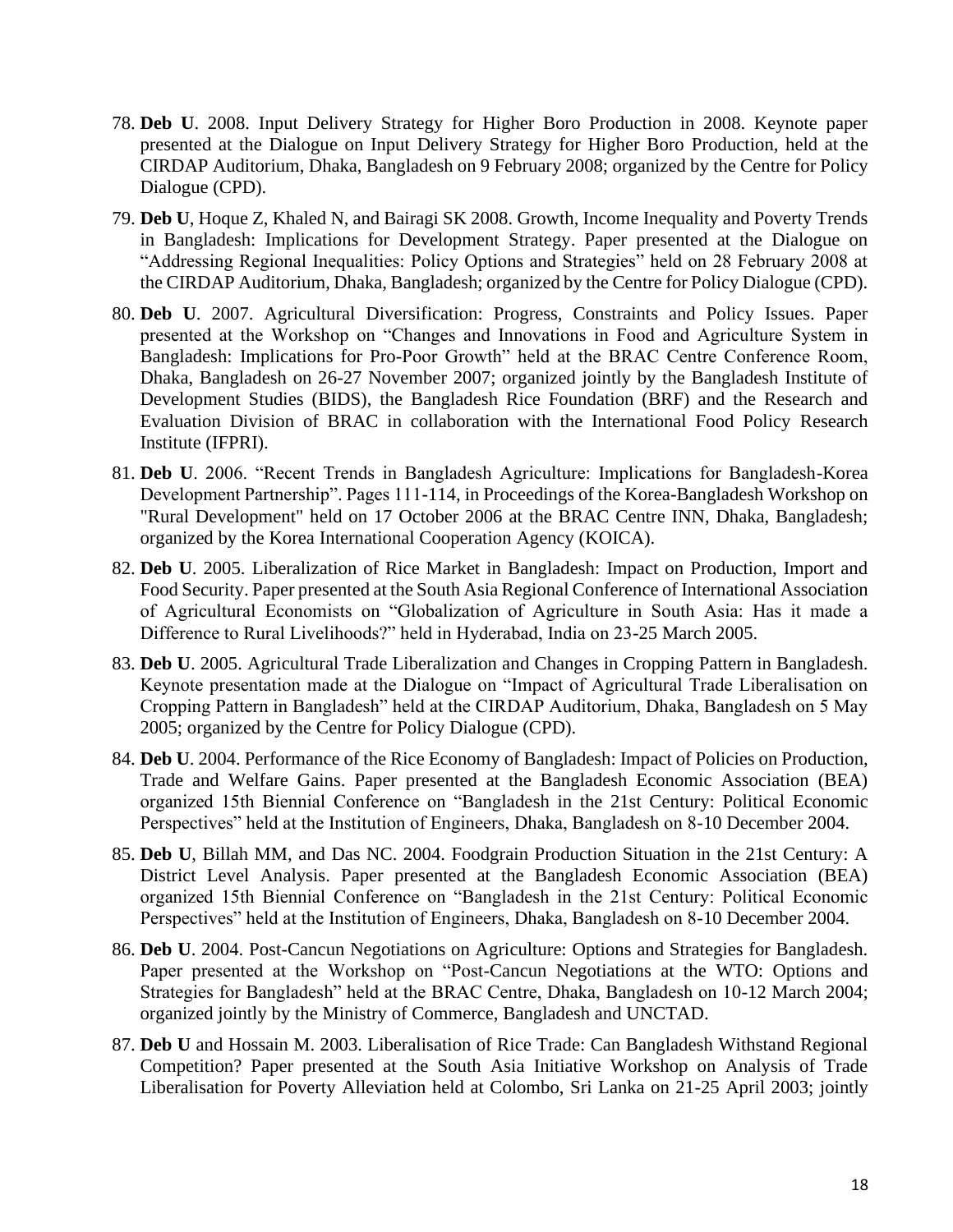organized by Council for Agricultural Research Policy (CARP), World Bank Institute (WBI) and International Food Policy Research Institute (IFPRI).

- 88. Bantilan MCS and **Deb U**. 2002. Grey to Green Revolution in India: Role of Public-Private-International Partnership in Research and Development. Paper presented at the Asia Regional Conference on Public-Private Sector Partnership for Promoting Rural Development held at Dhaka, Bangladesh on October 2-4, 2002; jointly organized by Bangladesh Agricultural Economists' Association (BAEA) and International Association of Agricultural Economists (IAAE).
- 89. **Deb U**. 2002. Plant Breeders' Rights and Farmers' Rights: Are They Mutually Compatible? Paper presented at the Second Consultation Meeting on Protecting Farmers' Rights to Livelihood in the Hindu Kush-Himalaya Region held at Park Village Resort Hotel, Kathmandu, Nepal on August 17-18, 2002.
- 90. Paul DNR, **Deb U**, Bantilan FT, Moinuddin M, and Pande S. 2000. Wheat Production Performance in Bangladesh: A GIS Analysis. In Maji AK, Pande S, Johansen C, and Bantilan Jr FT. (eds.) *GIS Application in Cropping System Analysis—Case Studies in Asia.* Proceedings of an International Workshop on Harmonization of Databases for GIS Analysis of Cropping Systems in Asia Region. Patancheru 502 324, Andhra Pradesh, India: International Crops Research Institute for the Semi-Arid Tropics (ICRISAT).
- 91. **Deb U**, Mgonja M, and Bantilan MCS. 2000. Adoption and Impact Monitoring Systems (AIMS). Paper presented at the ICRISAT-World Vision International workshop on "Dissemination of Technologies Enhancing Smallholder Income in sub-Saharan Africa: Science with a Human Face" held at Bulawayo Rainbow Hotel, Bulawayo, Zimbabwe on 20-23 November 2000.
- 92. **Deb U** and Bantilan MCS. 2000. Yield and Stability Gains from Crop Genetic Improvement in Sorghum. Paper presented at the American Association for Advancement of Science (AAAS) conference held in Washington DC on 17-22 February 2000.
- 93. Bantilan MCS and **Deb U**. 2000. Joint Impacts of Partnership of ICRISAT-NARS Pearl Millet Genetic Improvement. Paper presented at the American Association for Advancement of Science (AAAS) conference held in Washington DC on 17-22 February 2000.
- 94. **Deb U**, Bantilan MCS and Reddy BVS. 2000. Impact of Improved Sorghum Cultivars in India. Paper presented at the "NCAP-ICRISAT Workshop on Impacts of Agricultural Research in India" held at ICRISAT, Patancheru, India on 10-11 February 2000.
- 95. **Deb U**, Bantilan MCS and Nigam SN. 2000. Impact of Genetic Improvement in Groundnut in India. Paper presented at the "NCAP-ICRISAT Workshop on Impacts of Agricultural Research in India" held at ICRISAT, Patancheru, India on 10-11 February 2000.
- 96. **Deb U**, Bantilan MCS and Rai KN. 2000. Impact of Improved Pearl Millet Cultivars in India. Paper presented at the "NCAP-ICRISAT Workshop on Impacts of Agricultural Research in India" held at ICRISAT, Patancheru, India on 10-11 February 2000.
- 97. **Deb U**, and Bantilan MCS. 1999. Impacts of Crop Genetic Improvement in Sorghum. Paper presented at the Impact Assessment and Evaluation Group (IAEG) workshop held at Nashville, Tennessee, USA on 7-8 August 1999.
- 98. Bantilan MCS, and **Deb U**. 1999. Crop Genetic Improvements in Pearl Millet: Economic Impacts. Paper presented at the Impact Assessment and Evaluation Group (IAEG) workshop held at Nashville, Tennessee, USA on 7-8 August 1999.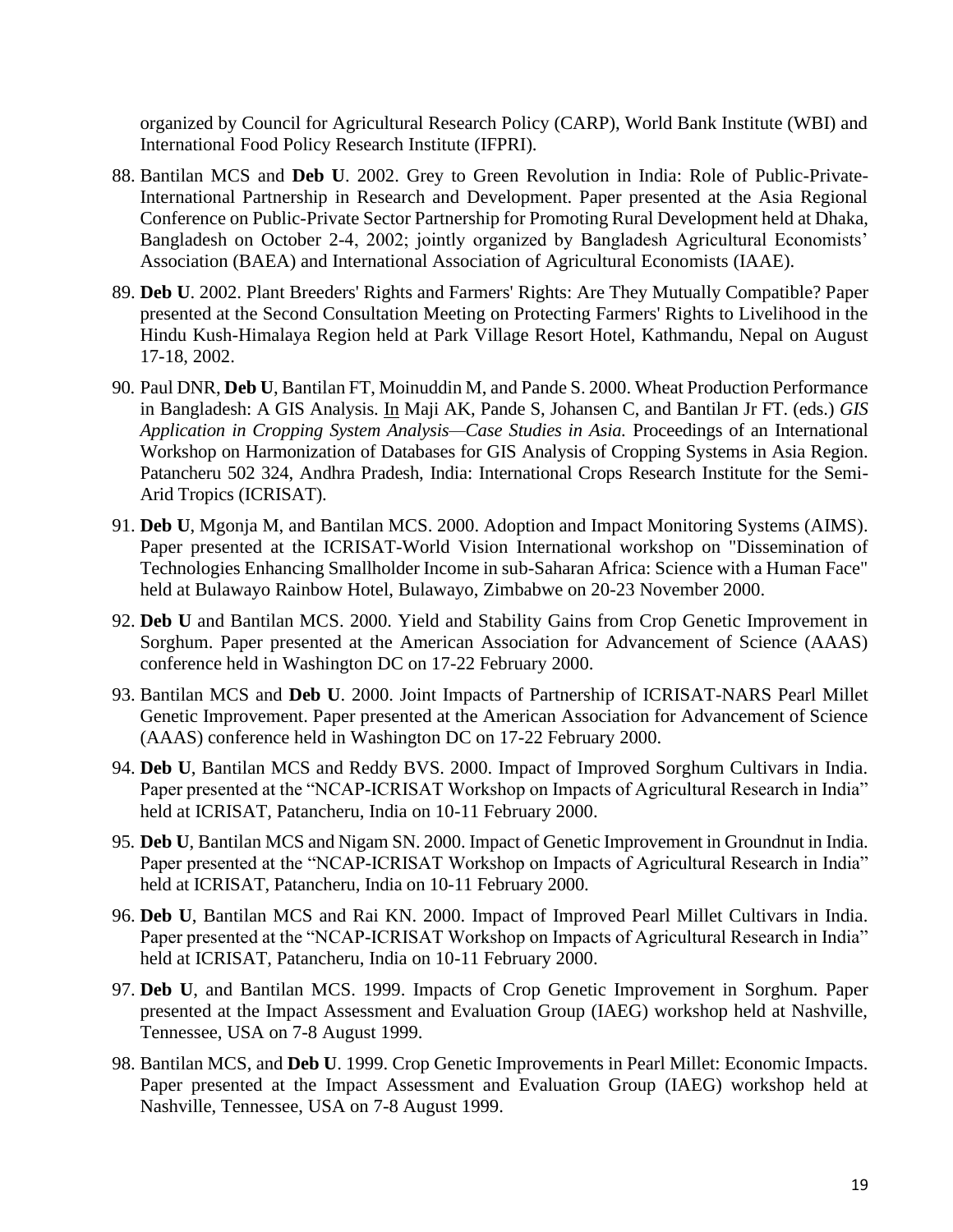- 99. **Deb U**, and Bantilan MCS. 1998. Sorghum Database Development to Enhance Technology Spillovers. Pages 29-33, in Gowda, C.L.L. and J.W. Stenhouse (eds.) Strengthening Sorghum Research Collaboration *in Asia: Report of the Asian Sorghum Scientists' Meeting*, 18-21 Nov 1997, Suphan Buri, Thailand. Patancheru 502324, Andhra Pradesh, India: International Crops Research Institute for the Semi-Arid Tropics (ICRISAT).
- 100. **Deb U**, and Bantilan MCS. 1997. GIS Application in Analysing the Spillover Impacts of ICRISAT Sorghum Research. Paper presented at the "Workshop on Use of GIS in Analysis of Cropping Systems", held on 20-29 August 1997, at the ICRISAT Asia Center, Patancheru 502 324, AP, India.
- 101. **Deb U**, and Mustafi BAA. 1996. Prioritizing Rice Research (1996-2000) at BRRI: Results of an ex-ante analysis. Paper presented at the 19th Bangladesh Science Conference held on October 29-31, 1996 held at Jahangirnagar University, Bangladesh and Organized by the Bangladesh Association for Advancement of Science (BAAS).
- 102. Paul DNR, and **Deb U**. 1996. Growth and Variability in Rice Production in Bangladesh: Implications for Rice Research. Paper prepared for the 19th Bangladesh Science Conference held on October 29-31, 1996 held at Jahangirnagar University, Bangladesh and Organized by the Bangladesh Association for Advancement of Science (BAAS).
- 103. Awal KJMA, Amin MN and **Deb U**. 1996. Performance of BRRI Dhan 28 at Farmers Field in Boro Season in Bagmara, Rajshahi. Paper presented at the farmer-researchers-Extension workshop held at BRRI Rajshahi Regional Station, Bangladesh on October 1996.
- 104. **Deb U**. 1996. Household Survey: Sampling Technique and Analysis in the Context of TCTTI Project. Discussion paper prepared for the Baseline Survey Training Course organized by the Department of Agricultural Extension with assistance from UNDP/FAO/TCTTIP June-October 1996.

# **Working Papers/ Research Reports (32)**

- 1. **Deb U** and Bayes A. 2018. Crop Diversity, Dietary Diversity and Nutritional Outcome in Rural Bangladesh: Evidence from VDSA Panel Household Surveys. LANSA Working Paper Series, Volume 2018, No. 31, July 2018.
- 2. **Deb, U**. 2016. Returns to Golden Rice Research in Bangladesh: An Ex-ante Analysis. Bangladesh Priorities, Copenhagen, Consensus Center, 2016. License: Creative Commons Attribution CC BY 4.0.
- 3. Prasuna V, Siddappa A, Y Mohan Rao, **Deb U** and Bantilan MCS. 2012. Transformation Process and Development Pathways of a Coastal Village in Andhra Pradesh: The Case of Pamidipadu in Prakasam District. Patancheru 502 324, Andhra Pradesh, India: International Crops Research Institute for the Semi-Arid Tropics (ICRISAT).
- 4. Kiresur VR, Chopde VK, Bangar PR, **Deb U** and Bantilan MCS. 2012. Diversification: The Driving Force for Development of Kalman Village. Patancheru 502 324, Andhra Pradesh, India: International Crops Research Institute for the Semi-Arid Tropics (ICRISAT).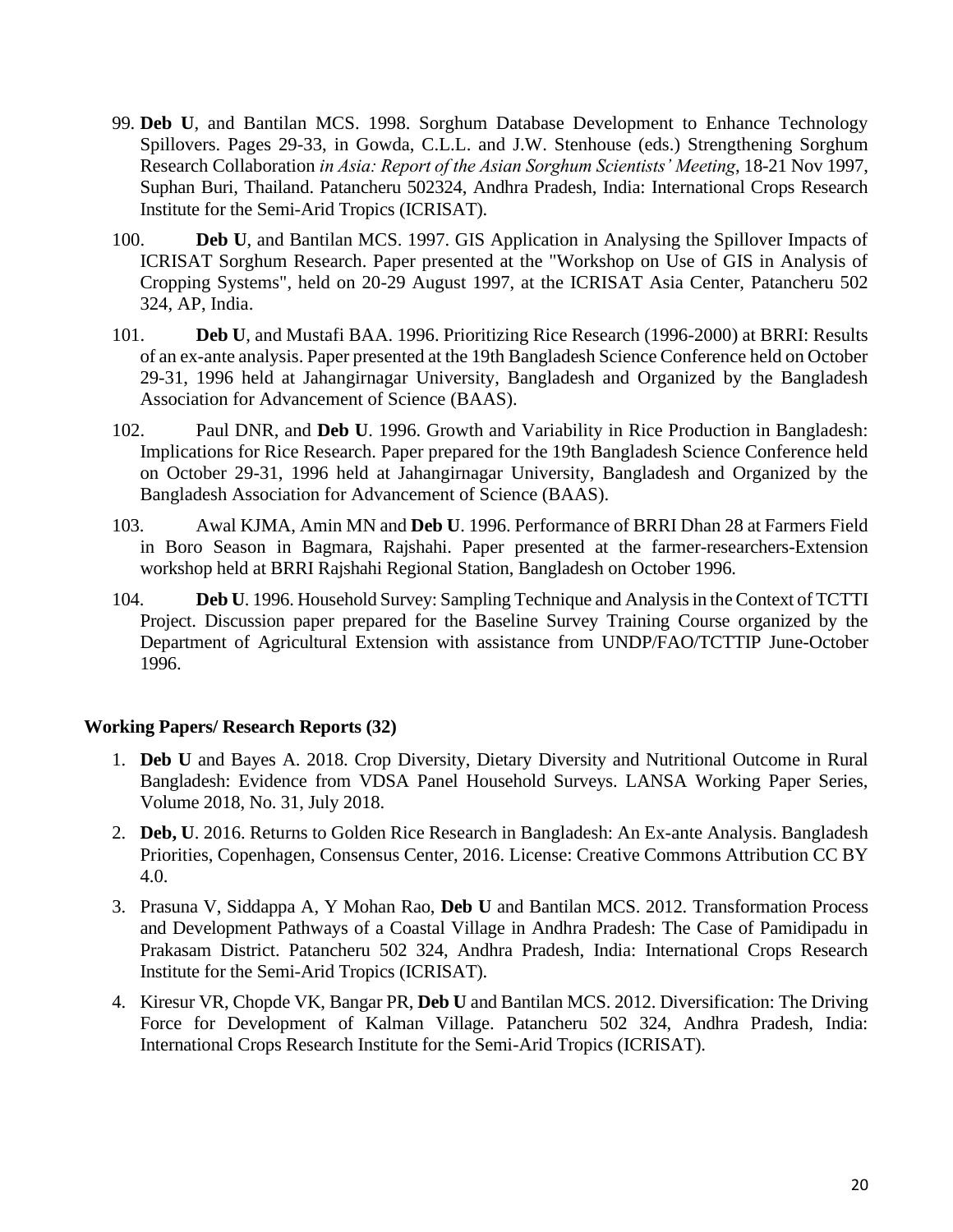- 5. Chopde VK, Kavitha K, Dutta S, Duche VD, Bantilan MCS and **Deb U**. 2011. Prosperity through Diversity: The Dynamics of Progress in Shirapur. Patancheru 502 324, Andhra Pradesh, India: International Crops Research Institute for the Semi-Arid Tropics (ICRISAT).
- 6. Chopde VK, Padmaja R, Bantilan MCS, Dhumale AB and **Deb U**. 2011. Ploughing to Prosperity in Rainfed Agriculture: Kanzara Story. Research Report. Patancheru 502 324, Andhra Pradesh, India: International Crops Research Institute for the Semi-Arid Tropics (ICRISAT).
- 7. **Deb U**, Hoque Z, Khaled N, and Bairagi SK. 2011. Growth, Income Inequality and Poverty Trends in Bangladesh: A District Level Analysis. Dhaka, Bangladesh: Centre for Policy Dialogue (CPD).
- 8. **Deb U**. 2010. Global Financial Crisis and Food Security in Bangladesh. Research Report submitted to the FAO Regional Office for Asia and the Pacific (RAP), Bangkok, Thailand.
- 9. **Deb U**, Khaled N, Bairagi SK, Amin MA, Ahamad MG, Tasnima K. 2010. Achieving Boro Rice Production Targets in FY2009-10: Challenges and Action Required. CPD Occasional Paper 87: Dhaka, Bangladesh: Centre for Policy Dialogue (CPD).
- 10. **Deb U** and Amin MA. 2010. Current State of Doha Round Negotiations on Agriculture: Issues, Concerns and Strategies for Bangladesh. CPD Occasional Paper 85: Dhaka, Bangladesh: Centre for Policy Dialogue (CPD).
- 11. Ahamad MG, Tasnima K, Khaled N, Bairagi SK and **Deb U**. 2010. Infant Mortality Situation in Bangladesh in 2007: A District Level Analysis. MPRA Paper No. 21102, onine at <http://mpra.ub.uni-muenchen.de/21102/>
- 12. **Deb U**. 2009. Food Security in Bangladesh: Achievements, Challenges and Way Forward. Research Report Submitted to the Indian Council for Research on International Economic Relations (ICRIER), New Delhi, India.
- 13. Hossain SS, **Deb U**, and Amin MA. 2009. Impact of Information Technology in Trade Facilitation on SMEs in Bangladesh. ARTNeT working Paper 76. Bangkok, Thailand: Asia-Pacific Research and Training Network on Trade (ARTNeT), UN-ESCAP.
- 14. **Deb U**, Khaled N, Bairagi SK, Amin MA, and Nabi A. 2009. Higher Boro Production for Food Security: An Integrated Strategy. Occasional Paper No. 81. Dhaka, Bangladesh: Centre for Policy Dialogue (CPD).
- 15. **Deb U**. 2008. Anti-dumping, Countervailing Duties and Other Defensive Measures: Trends in Asia-Pacific and Lessons for Least Developed Countries. Research Report Submitted to the Asia-Pacific Research and Training Network on Trade (ARTNeT), UN-ESCAP, Bangkok, Thailand.
- 16. Mandal MAS, Rahman MM, **Deb U**, Hossain MI, Talukder MRA, Uddin SMH, and Kamal M. 2007. Bangladesh: Country Position Paper on Regional Cooperation for Food Security in the SAARC Region. Food and Agriculture Organization (FAO), Bangladesh Office. Mimeo
- 17. **Deb U** and Das NC. 2006. The Hong Kong Declaration and Agriculture: Implications for Bangladesh. CPD Occasional Paper 60: Dhaka, Bangladesh: Centre for Policy Dialogue (CPD).
- 18. **Deb U**. 2006. Rules of Origin and Non-tariff Barriers in Agricultural Trade: Perspectives from Bangladesh and Cambodia. ARTNeT Working Paper Series, No. 12, April 2006. Bangkok, Thailand: Asia-Pacific Research and Training Network on Trade (ARTNeT), an Initiative of United Nations ESCAP.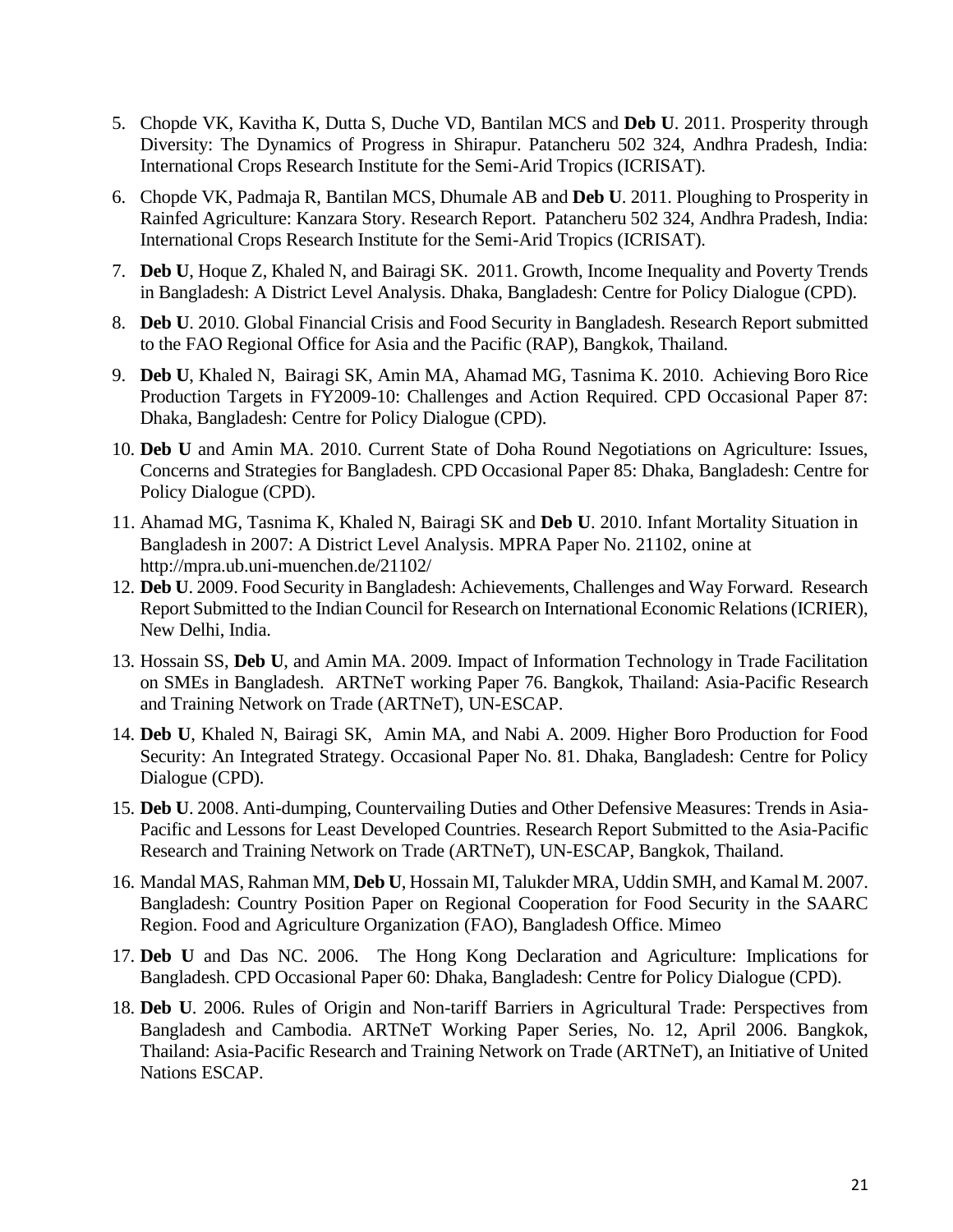- 19. Bhattacharya D, and **Deb U**. 2006. Bangladesh 2020: An Analysis of Growth Prospect and External Sector Behaviour. CPD Occasional Paper 56: Dhaka, Bangladesh: Centre for Policy Dialogue (CPD).
- 20. Deb U. 2005. Agriculture in the WTO July Package: Issues and Concerns for Bangladesh. CPD Occasional Paper 53. Dhaka, Bangladesh: Centre for Policy Dialogue (CPD).
- 21. Bhattacharya D, Rahman M, **Deb U,** Khatun F, and Raihan A. 2005. Road to Hong Kong Ministerial of the WTO: Anticipating the "First Approximations" from Bangladesh Perspective. CPD Occasional Paper 49. Dhaka, Bangladesh: Centre for Policy Dialogue (CPD).
- 22. **Deb U**. 2005. Trade Liberalisation and Bangladesh Agriculture: Impacts on Cropping Pattern, Resource Use Efficiency and Effective Incentives. A Report prepared at the Centre for Policy Dialogue (CPD) under Research Program IV of the South Asia Network of Economic research Institutes (SANEI). Mimeo.
- 23. **Deb U** and Dey MM. 2004. The History and Impact of the 'Genetic Improvement of Farmed Tilapia (GIFT)' Project and the 'Dissemination and Evaluation of Genetically Improved Tilapia (DEGITA)' Project. WorldFish Center, Malaysia. Mimeo.
- 24. Hossain M, and **Deb U**. 2003. Trade Liberalisation and the Crop Sector in Bangladesh. CPD Occasional Paper 23. Dhaka, Bangladesh: Centre for Policy Dialogue (CPD).
- 25. **Deb U**. 2003. Post Doha Negotiations on Agreement on Agriculture: Issues of Concern and Interest for Bangladesh. Report prepared for UNCTAD. Dhaka, Bangladesh: Centre for Policy Dialogue (CPD). Mimeo.
- 26. **Deb U**. 2003. Trade Liberalization and Agricultural Development in Bhutan. Report prepared for UNDP Asia Trade Initiative, Hanoi, Vietnam. Mimeo.
- **27. Deb U**, Rao GDN, Rao YM, and Slater R. 2002. Diversification and Livelihood Options: A Study of Two Villages in Andhra Pradesh, India, 1975–2001. Working Paper 178. London, U.K.: Overseas Development Institute (ODI). [http://www.odi.org/sites/odi.org.uk/files/odi](http://www.odi.org/sites/odi.org.uk/files/odi-assets/publications-opinion-files/2694.pdf)[assets/publications-opinion-files/2694.pdf](http://www.odi.org/sites/odi.org.uk/files/odi-assets/publications-opinion-files/2694.pdf)
- 28. **Deb U**, and Bantilan MCS. 2001. Spillover Impacts of Agricultural Research: A Review of Studies. Working Paper Series no. 8. Patancheru 502 324, Andhra Pradesh, India: International Crops Research Institute for the Semi-Arid Tropics. 32 pp.
- 29. **Deb U**, and Bantilan MCS. (Ed.). 1998. Spillover Impacts of Sorghum Germplasm Research. Patancheru 502324, Andhra Pradesh, India: Socio-economics and Policy Program, International Crops Research Institute for the Semi-Arid Tropics (ICRISAT). Mimeo.
- 30. Mustafi BAA, **Deb U**, and Hossain M. 1997. Sustainable Development of Coastal Wetland: A Case Study of Khulna Region of Bangladesh. Mimeo. Manila, Philippines: Social Sciences Division, International Rice Research Institute (IRRI).
- 31. **Deb U** et.al. 1996. PRA/Baseline Survey Report of Jatragachi Village of Bagmara, Rajshahi. Mimeo. Report submitted to the UNDP/FAO/TCTTIP Project.
- 32. Orr A, Jabber MA, Alam MS, Harun ME, **Deb U,** and Rahim K.. 1991. Constraints to the Adoption of Modern Rice Varieties in the T. Aman Season in Bangladesh. Research Report No. 9. (mimeo). Gazipur, Bangladesh: Agricultural Economics Division, Bangladesh Rice Research Institute (BRRI).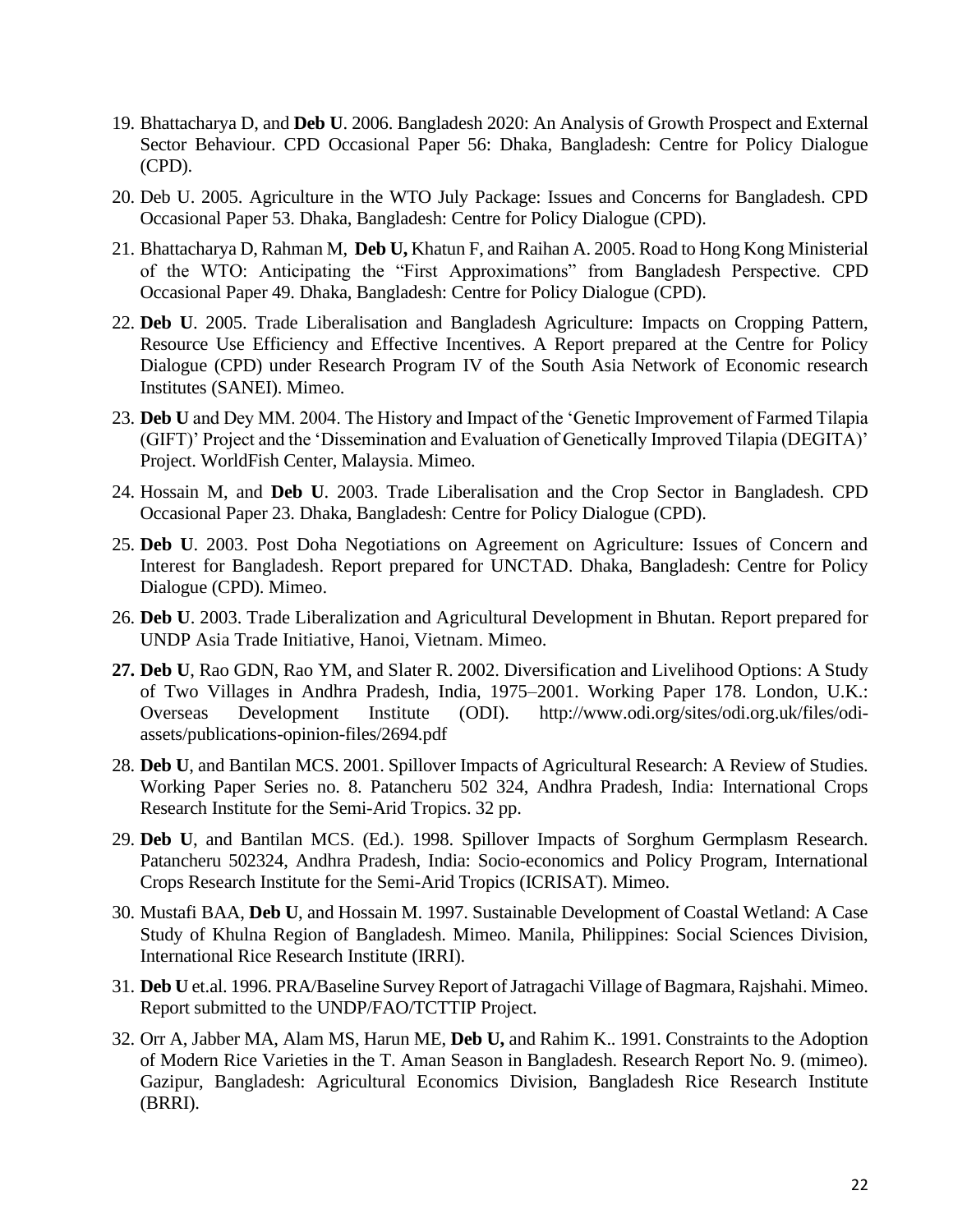## **Ph.D./ M.S. Theses (2)**

- 1. **Deb U**. 1995. Human Capital and Agricultural Growth in Bangladesh. Unpublished Ph.D. Dissertation. Philippines: University of the Philippines Los Banos. October.
- 2. **Deb U**. 1990. An Analysis of Production Variability in Bangladesh Agriculture. Unpublished M.Sc. Ag. Econ Thesis. Bangladesh: Department of Agricultural Economics, Bangladesh Agricultural University, Mymensingh. March.

## **Poster Papers (30)**

- 1. Bland J, Grimm C, Bechtel P, **Deb U**, and Dey M. 2021. Chemical, nutritional, and sensory quality of ready-to-cook catfish products. Poster paper presented virtually at the Nutrition Conference 2021, held on July 12-13, 2021.
- 2. **Deb U,** Khanal N and Dey M. 2020. Consumers' Preference and Willingness to Pay for Readyto-Cook Catfish Products. Poster paper presented at the Catfish Farmers of Arkansas Meeting held on January 31, 2020, in Hot Spring, Arkansas, USA.
- 3. Khanal NB, **Deb U,** Dey M, Xie L, Adhikari S, Bechtel P, Bland J and Grimm C. 2020. Sensory Aptness and Its Influence on Consumer's Willingness to Pay of Convenient Catfish Products. Poster paper presented (Abstract ID# 604) at the Aquaculture America 2020, organized by the World Aquaculture Society, held in Honolulu, Hawaii, on February 9 - 12, 2020. Abstract, published in the Aquaculture 2020 Abstracts Book, Page 331.
- 4. **Deb U** and Khanal N. 2020. Baitfish, Sportfish, and Sport Fishing in the United States: Status, Trends, and Impacts. Poster paper presented at the Arkansas Bait and Ornamental Fish Growers Association Annual Meeting (2020 Lonoke Aquaculture Workshop) held in Lonoke, Arkansas, on February 6, 2020.
- 5. **Deb U**, Dey M, Adhikari S, Khanal N, Xie L, Bechtel P, Bland J, Brashear S and Gosh K. 2019. Willingness to Pay for Convenient (Ready-to-Cook) Catfish Products. Poster paper presented at the American Catfish Farmers Association Meeting held on 22 February 2019 in Hot Spring, Arkansas, USA.
- 6. Adhikari S, **Deb U**, Dey M, Xie L, Khanal NB, Bechtel P, Bland J, Brashear S, Gosh K and Martin B. 2019. Consumers' Willingness to Pay for Convenient Catfish Products. Poster paper presented at the Association of 1890 Research Directors Conference held on March 30-April 3, 2019, in Jacksonville, Florida. Abstract, published in the Program and Abstract Book of the Association of 1890 Research Directors, 19th Biennial Research Symposium, Jacksonville, Florida, pp 209-210.
- 7. Kiser A, **Deb U**, Richardson M, Eggleton M and Trice K. 2019. Monetary Benefits from NRCS Restored and Conserved Wetlands. Poster paper presented at the 63rd Annual Rural Life Conference February 1, 2019, in Pine Bluff Arkansas.
- 8. Kiser A, **Deb U,** Richardson M, Eggleton M and Trice K. 2019. Monetary Value of Wetland Ecosystem Services in the United States: A Meta-Analysis. Poster paper presented at the Association of 1890 Research Directors Conference in Jacksonville, Florida March 30-April 3, 2019. Abstract, published in the Program and Abstract Book of the Association of 1890 Research Directors, 19th Biennial Research Symposium, Jacksonville, Florida, pp 291.
- 9. **Deb U**, Kiser A and Eggleton M. 2018. Wetland Restoration and Conservation in the Lower Mississippi Alluvial Valley: Programs, Achievements and Challenges. Poster paper presented at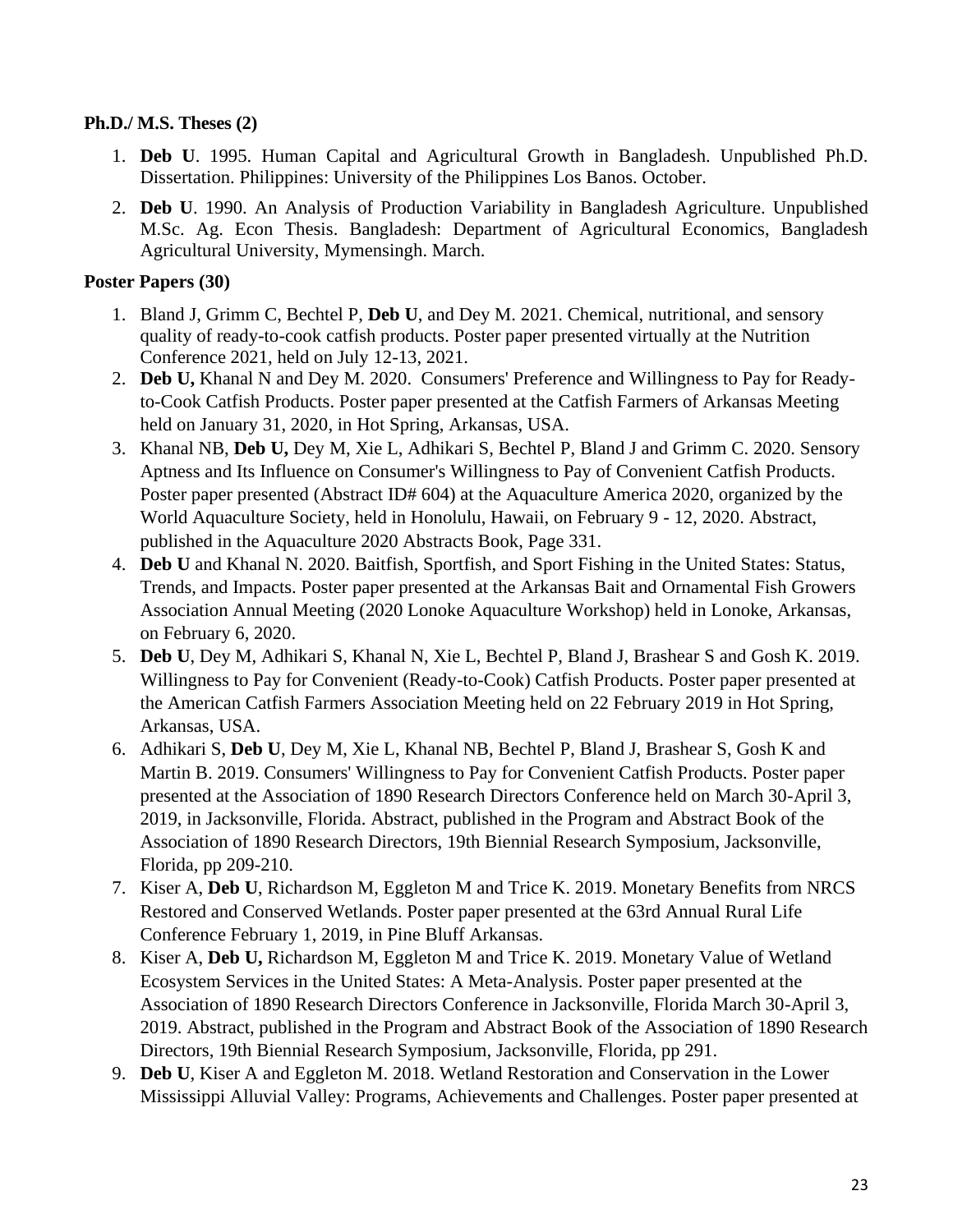the 2018 Meeting of the American Fisheries Society Arkansas Chapter held at the University of Arkansas at Pine Bluff on January 23-25, 2018.

- 10. Kiser A, **Deb U** and Eggleton M. 2018. Participation in Wetland Conservation Programs Benefit Arkansas Landowners. Poster paper presented at the 62nd Annual Rural Life Conference held on March 9, 2018, at the Pine Bluff Convention Center; organized by the University of Arkansas at Pine Bluff.
- 11. Adhikari S and **Deb U.** 2018. Revealed Comparative Advantage in Export of Aquaculture Products from the United States. Poster Paper presented at the UAPB Research Forum held at the University of Arkansas at Pine Bluff on 8 March 2018.
- 12. Kiser A, **Deb U,** Eggleton M, and Trice K. 2018. Monetary Value of Wetland Ecosystem Services in Lower Mississippi River Basin (LMRB): What do we know? Poster Paper presented at the UAPB Research Forum held at the University of Arkansas at Pine Bluff on 8 March 2018.
- **13.** Khanal N, Adhikari S and **Deb U.** 2018. Measuring Consumers' Willingness to Pay for Seafood Products: A Review of Analytical Methods. Poster Paper presented at the UAPB Research Forum held at the University of Arkansas at Pine Bluff on 8 March 2018.
- 14. **Deb U,** Kiser A and Gosh K. 2018. Revealed Comparative Advantage in Seafood Trade between Canada and the United States. Poster paper presented at the 148th Annual Meeting of the American Fisheries Society held in Atlantic City, New Jersey, USA during 19-23 August 2018.
- 15. **Deb U**. 2017. Aquaculture Profile of Arkansas. Poster paper presented at the 61st Annual Rural Life Conference held on March 3, 2017, at the Pine Bluff Convention Center; organized by the University of Arkansas at Pine Bluff.
- 16. **Deb U** and Wang H. 2017. Baitfish and Sportfish Economy of Arkansas: Changes and Challenges. Poster paper presented at the 2017 Lonoke Aquaculture Workshop and Arkansas Bait and Ornamental Fish Growers Association Annual Meeting held in Lonoke, Arkansas on Feb 9, 2017.
- 17. **Deb U**, Pramanik S, Khan PE and Bantilan C. 2015. Revisiting Tenancy and Agricultural Productivity in Southern India: Insights from Longitudinal Household Surveys. Contributed Poster Paper presented at the 29th Triennial Conference of the International Association of Agricultural Economists (IAAE) in Milan, Italy from 8 to 14 August, 2015.
- 18. **Deb U**, Pramanik S, Khan PE and Bantilan C. 2014. *Drivers of Change: Moving in and Out of Poverty in Rural India.* Poster paper presented at the 58th Annual Conference of the Australian Agricultural & Resource Economics Society (AARES), held in Port Macquarie, New South Wales, Australia on 4-7 February 2014. **(**[http://vdsa.icrisat.ac.in/Include/posters/DriversChange\\_SAT\\_India.pdf](http://vdsa.icrisat.ac.in/Include/posters/DriversChange_SAT_India.pdf)*)*
- 19. **Deb U**, Bantilan C, Pramanik S and Khan PE. 2015. Dynamics of Rural Livelihoods and Poverty in Bangladesh. Poster paper presented at the conference on 'Raising the voices of the Poor for evidence-based policy making' held at ICRISAT on 2-3 April 2015.
- 20. **Deb U**, Bantilan C and Anupama GV. 2015. Has rural population living in dryland regions benefitted from "shining India"? Poster paper presented at the conference on 'Raising the voices of the Poor for evidence-based policy making' held on 2-3 April 2015 at ICRISAT, Patancheru, India.
- 21. Pramanik S, Dhumale AB, Duche VD, Khan PE and **Deb U**. 2015. Rapid Changes In Cropping Pattern in Akola Villages: Extent, Determinants and Policy Implications. Poster paper presented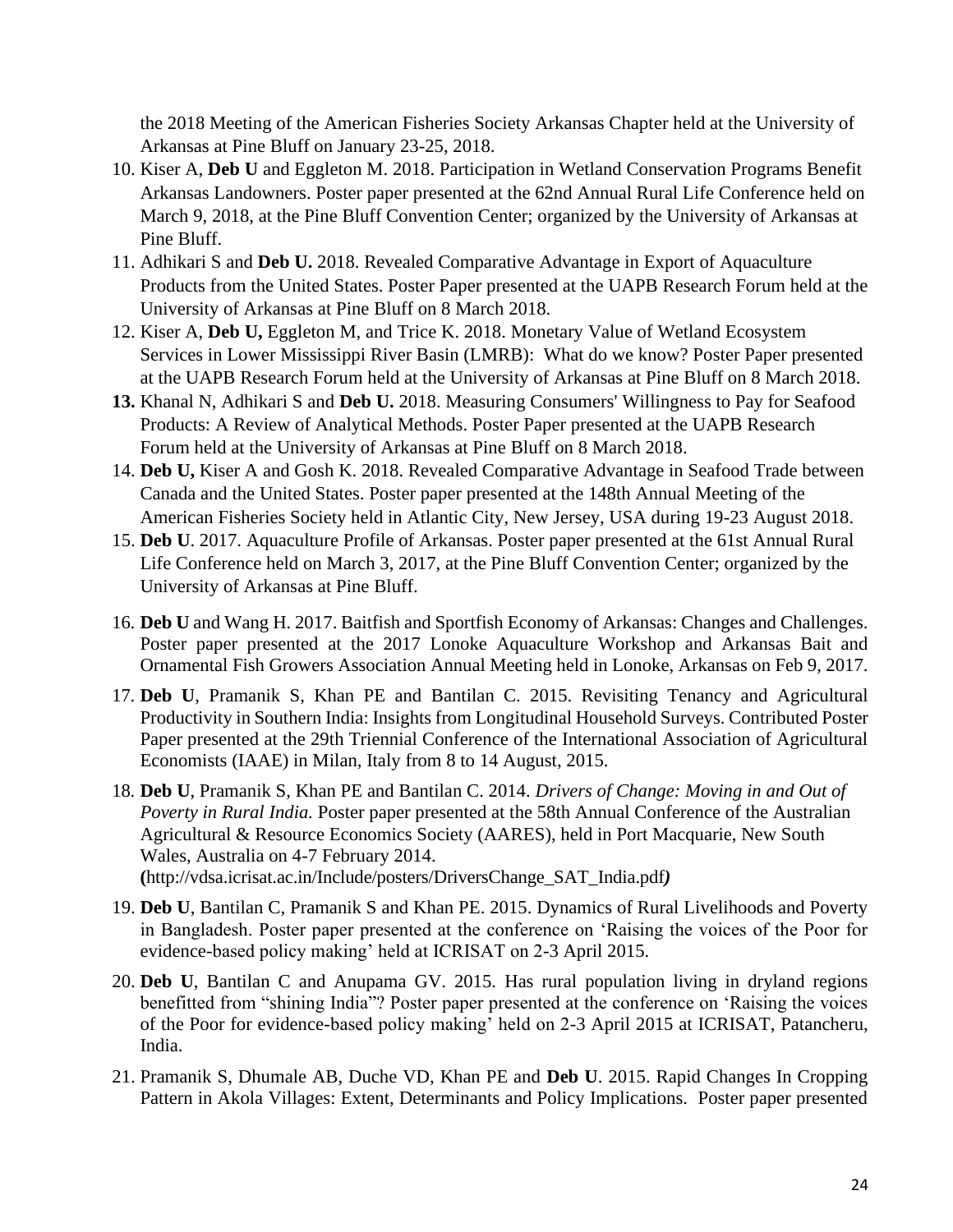at the conference on 'Raising the voices of the Poor for evidence-based policy making' held on 2- 3 April 2015 at ICRISAT, Patancheru, India.

- 22. Anupama GV, Sidhu A, **Deb U** and Bantilan C. 2015. Changes in cropping pattern in Mahbubnagar villages of Telangana. Poster paper presented at the conference on 'Raising the voices of the Poor for evidence-based policy making' held on 2-3 April 2015 at ICRISAT, Patancheru, India.
- 23. Duche VD, Dhumale AB, Pramanik S and **Deb U**. 2015. Changes in Cropping Pattern in Solapur Villages. Poster paper presented at the conference on 'Raising the voices of the Poor for evidencebased policy making' held on 2-3 April 2015 at ICRISAT, Patancheru, India.
- 24. Sidhu A, Anupama GV, **Deb U** and Bantilan C. 2015. Cropping Pattern Changes in Andhra Pradesh. Poster paper presented at the conference on 'Raising the voices of the Poor for evidencebased policy making' held on 2-3 April 2015 at ICRISAT, Patancheru, India.
- 25. Kumar R, **Deb U**, Bantilan C and Yadav US. 2015. Rural transformation in Eastern India: Still lagging behind? Poster paper presented at the conference on 'Raising the voices of the Poor for evidence-based policy making' held on 2-3 April 2015 at ICRISAT, Patancheru, India.
- 26. Davis J, Padmaja R, **Deb U** and Bantilan C. 2015. Research Influences of VDSA Databank. Poster paper presented at the conference on 'Raising the voices of the Poor for evidence-based policy making' held on 2-3 April 2015 at ICRISAT, Patancheru, India.
- 27. Nagaraj N, Rao GDN, Bantilan C, **Deb U**, Anusha R and Namrata SR. 2015. Pattern of agricultural transformations in VDSA villages of Karnataka. Poster paper presented at the conference on 'Raising the voices of the Poor for evidence-based policy making' held on 2-3 April 2015 at ICRISAT, Patancheru, India.
- 28. Hossain M, and **Deb U**. 2003. Liberalization of Rice Sector: Can Bangladesh withstand Regional Competition? Poster paper presented at the PETRRA Communication Fair 2003 held on 10-11 August 2003 at the Hotel Sheraton, Dhaka, Bangladesh.
- 29. Bantilan MCS, **Deb U**, and Singh SD. 2000. Farm Level Genetic Diversity in Pearl Millet in India. Poster Paper presented at the 3<sup>rd</sup> International Crop Science Congress held on 18-22 August 2000 at the CCH Hamburg, Germany.
- **30.** Aradhyula S, **Deb U**, and Bantilan MCS. 2000. Revenue Uncertainty and Enterprise Diversification in the Semi-Arid Tropics of India. Poster paper presented at the American Agricultural Economics Association Annual Conference held on July 31–August 2, 2000 at Tampa, USA.

# **Book Review (4)**

- 1. **Deb U**. 1995. Impact of Pesticides on Farmer Health and the Rice Environment. Edited by Prabhu L. Pingali and Pierre A. Roger. Manila: International Rice Research Institute. *Bangladesh Journal of Agricultural Economics*. XVIII (1): 107-109.
- 2. **Deb U**. 1993. Modern Rice Technology and Income Distribution in Asia. Edited by Cristina C. David and Keijiro Otsuka. Boulder & London: Lynne Rienner Publisher and Manila: International Rice Research Institute. *Bangladesh Journal of Agricultural Economics*. XVI (2): 121-122.
- 3. **Deb U**. 1993. Pesticides, Rice Productivity and Farmers' Health: an Economic Assessment, by Agnes C. Rola and Prabhu L. Pingali. Manila: International Rice Research Institute and Washington D.C.: World Resources Institute. *Bangladesh Journal of Agricultural Economics*. XVI (2): 119-120.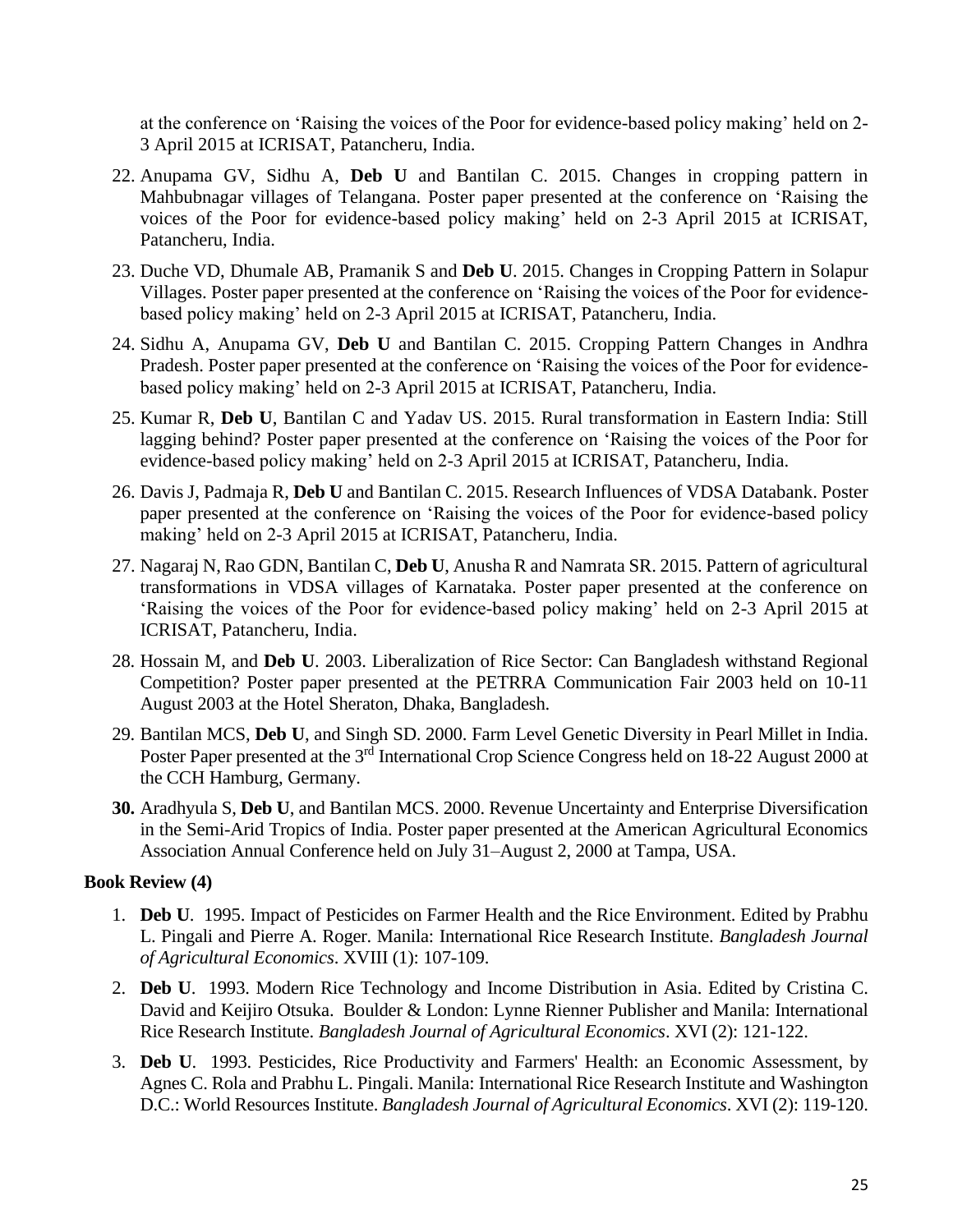4. **Deb U**. 1989. Variability in Grain Yields: Implications for Agricultural Research and Policy in Developing Countries. Edited by J. R. Anderson and P.B.R.Hazell. Baltimore and London: The Johns Hopkins University Press, 1989. *Bangladesh Journal of Agricultural Economics*. XII (2): 99-101.

#### **Lead Contributor of the Centre for Policy Dialogue Publications (29)**

- 1. CPD. 2010. State of the Bangladesh Economy in FY2008-09 and Outlook for FY2009-10. Dhaka: Centre for Policy Dialogue (CPD).
- 2. CPD. 2010. State of Bangladesh Economy in 2008-09 (Bangladesher Arthoneeti Parjalochona 2008-09, *in Bangla*). Dhaka, Bangladesh: Centre for Policy Dialogue (CPD).
- 3. CPD. 2010. State of the Bangladesh Economy in FY2009-10: From Stability to Accelerated Growth. CPD Occasional paper 86. Dhaka, Bangladesh: Centre for Policy Dialogue (CPD).
- 4. CPD. 2009. Bangladesh Economy in FY2008-09: An Interim Review of Macroeconomic Performance. Dhaka, Bangladesh: Centre for Policy Dialogue (CPD).
- 5. CPD. 2009. State of the Bangladesh Economy in 2007-08 and Outlook for 2008-09. Dhaka, Bangladesh: Centre for Policy Dialogue (CPD).
- 6. CPD. 2009. Review of Bangladesh Economy in in 2007-08 and Interim Review of Bangladesh Economy in 2009-10 (Bangladesher Arthoneeti: Bisleshan 2007-08 ebong Antarbarteekaleen Parjalochana 2008-09, *in Bangla*). Dhaka, Bangladesh: Centre for Policy Dialogue.
- 7. CPD. 2008. State of the Bangladesh Economy in the Run-up to the National Election 2008. Dhaka, Bangladesh: Centre for Policy Dialogue (CPD). December 2008. Mimeo.
- 8. CPD. 2008. Training Manual on WTO and Bangladesh Trade Policy. Dhaka, Bangladesh: Centre for Policy Dialogue (CPD).
- 9. CPD. 2008. State of the Bangladesh Economy in FY2006-07 and Outlook for 2007-08. Dhaka, Bangladesh: Centre for Policy Dialogue (CPD).
- 10. CPD. 2008. State of the Bangladesh Economy in FY2007-08 and Some Early Signals Regarding FY2008-09 (First Reading). Occasional Paper No. 70. Dhaka, Bangladesh: Centre for Policy Dialogue (CPD). October 2008.
- 11. CPD. 2008. State of the Bangladesh Economy and an Analysis of the National Budget for FY2008- 09. Occasional Paper No. 68. Dhaka, Bangladesh: Centre for Policy Dialogue. June 2008.
- 12. CPD. 2008. Bangladesh Economy in FY2007-08: An Interim Review of Macroeconomic Performance. Dhaka, Bangladesh: Centre for Policy Dialogue (CPD).
- 13. CPD. 2008. Review of Bangladesh Economy 2007-08 (Bangladesher Arthoneeti Parjalochona 2007-08, *in Bangla*). Dhaka, Bangladesh: Centre for Policy Dialogue (CPD).
- 14. CPD. 2008. State of the Bangladesh Economy in FY2007-08 (Second Interim Review). CPD Occasional Paper 67. Dhaka, Bangladesh: Centre for Policy Dialogue (CPD). June 2008.
- 15. CPD. 2008. State of the Bangladesh Economy in FY 2007-08 (First Reading). CPD Occasional Paper No. 65. Dhaka, Bangladesh: Centre for Policy Dialogue (CPD). January 2008.
- 16. CPD. 2007. State of the Bangladesh Economy in 2005-06 and Outlook for 2006-07. Dhaka, Bangladesh: Centre for Policy Dialogue (CPD).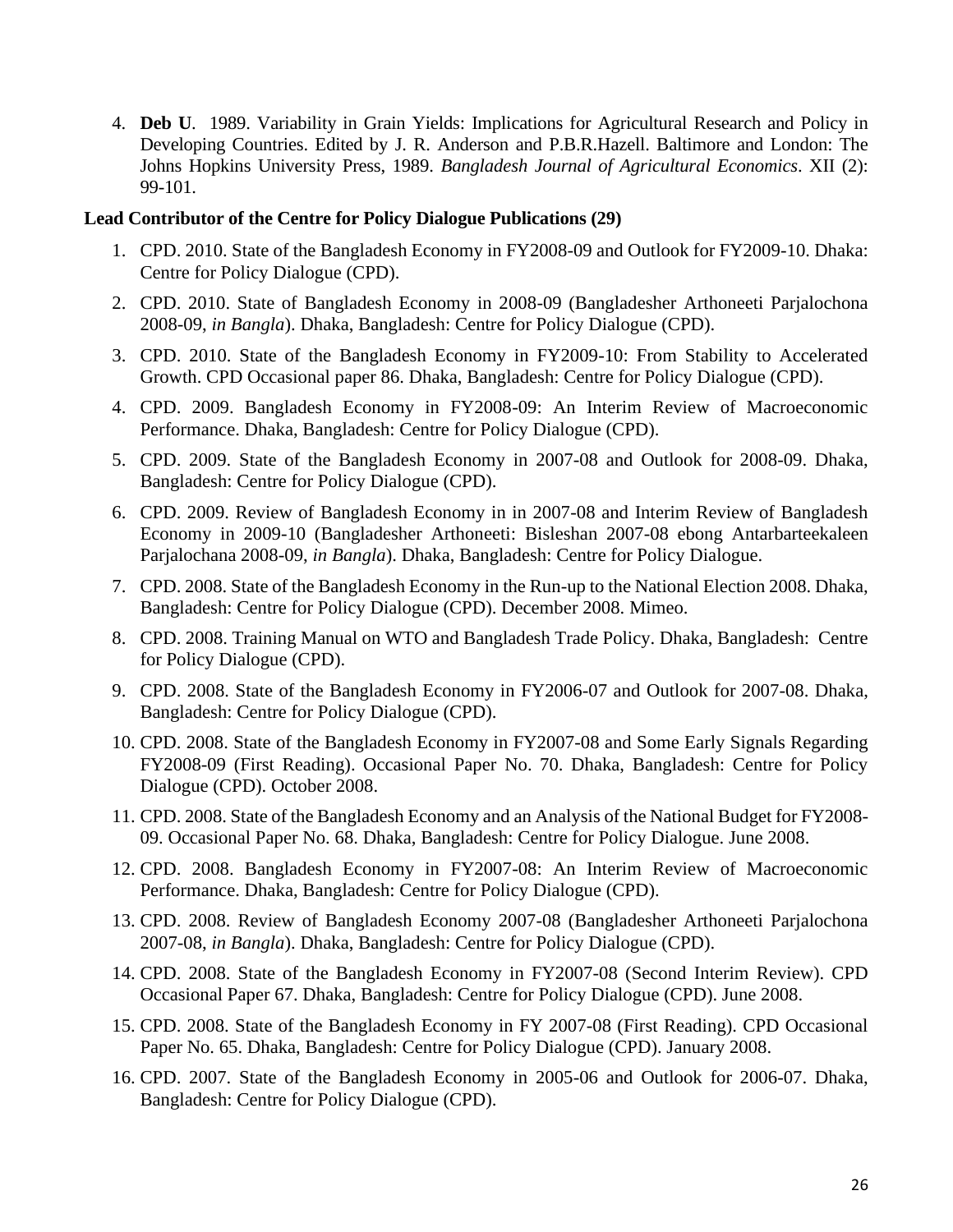- 17. CPD. 2007. State of the Bangladesh Economy and Budget Responses 2008. CPD Occasional Paper No. 63. Dhaka, Bangladesh: Centre for Policy Dialogue (CPD). September 2007.
- 18. CPD. 2007. State of the Bangladesh Economy in FY07: An "Election Plus" Agenda for the Second Caretaker Government. Dhaka, Bangladesh: Centre for Policy Dialogue (CPD). January 2007. Mimeo.
- 19. CPD. 2007. An Analysis of the National Budget for FY2007-08. Report prepared under IRBD Programme. Dhaka, Bangladesh: Centre for Policy Dialogue (CPD). June 2007. Mimeo.
- 20. CPD. 2007. State of the Bangladesh Economy in FY 2007 (Second Interim). Dhaka, Bangladesh: Centre for Policy Dialogue (CPD). January 2007. Mimeo.
- 21. CPD. 2007. State of the Bangladesh Economy in FY2007 and Outlook for FY2008 Third Reading. Dhaka, Bangladesh: Centre for Policy Dialogue (CPD). June 2007. Mimeo.
- 22. CPD. 2006. Economic Programme: CPD's Recommendations for the Caretaker Government. Dhaka, Bangladesh: Centre for Policy Dialogue (CPD). November 2006. Mimeo.
- 23. CPD. 2006. State of the Bangladesh Economy in 2004-05 and Outlook for 2005-06. Dhaka, Bangladesh: Centre for Policy Dialogue (CPD).
- 24. CPD. 2006. An Analysis of the National Budget for FY2006-07. Dhaka, Bangladesh: Centre for Policy Dialogue (CPD). June 2006. Mimeo.
- 25. CPD. 2006. State of the Bangladesh Economy in FY2006 and Outlook for FY2007 Second Reading. Dhaka, Bangladesh: Centre for Policy Dialogue (CPD). June 2006. Mimeo.
- 26. CPD. 2005. Options for Self-reliant Resurgence: CPD's Rapid Assessment of Flood 2004. Dhaka, Bangladesh: Centre for Policy Dialogue (CPD) and University Press Limited (UPL).
- 27. CPD. 2005. State of the Bangladesh Economy in the Fiscal Year 2004-2005. Second Reading. Dhaka, Bangladesh: Centre for Policy Dialogue (CPD). May 2005. Mimeo.
- 28. CPD. 2005. An Analysis of the National Budget for FY2005-06. Dhaka, Bangladesh: Centre for Policy Dialogue (CPD). June 2005. Mimeo.
- 29. CPD. 2004. An Analysis of the National Budget for FY2004-05. Dhaka, Bangladesh: Centre for Policy Dialogue (CPD). June 2004. Mimeo.

#### **Magazine Articles (11)**

- 1. Kiser A. and Deb U. 2018. GARkansas: An open letter of Support for Alligator Gar to be the Official State Fish of Arkansas. *Lateral Line*, Spring 2018 issue.
- 2. Deb U. 2010. Cash Incentives for Agricultural Export. . *Executive Times*. July 2010.
- 3. Deb U. 2010. Public Private Partnership for Agricultural Development. *Executive Times*. June 2010.
- 4. Deb U. 2010. Adaptation to Climate Change for Food Security. *Executive Times*. P.13-15. May 2010.
- 5. Deb U. 2010. Adapt and Thrive. *Forum,* Volume 5, Issue 5. January 2010.
- 6. Deb U. 2009. Food Security Situation: Challenges and Actions Required (*in Bangla*). *Pratibak.* Pages 12-13, May 2009. Dhaka: Dhaka University Debating Society.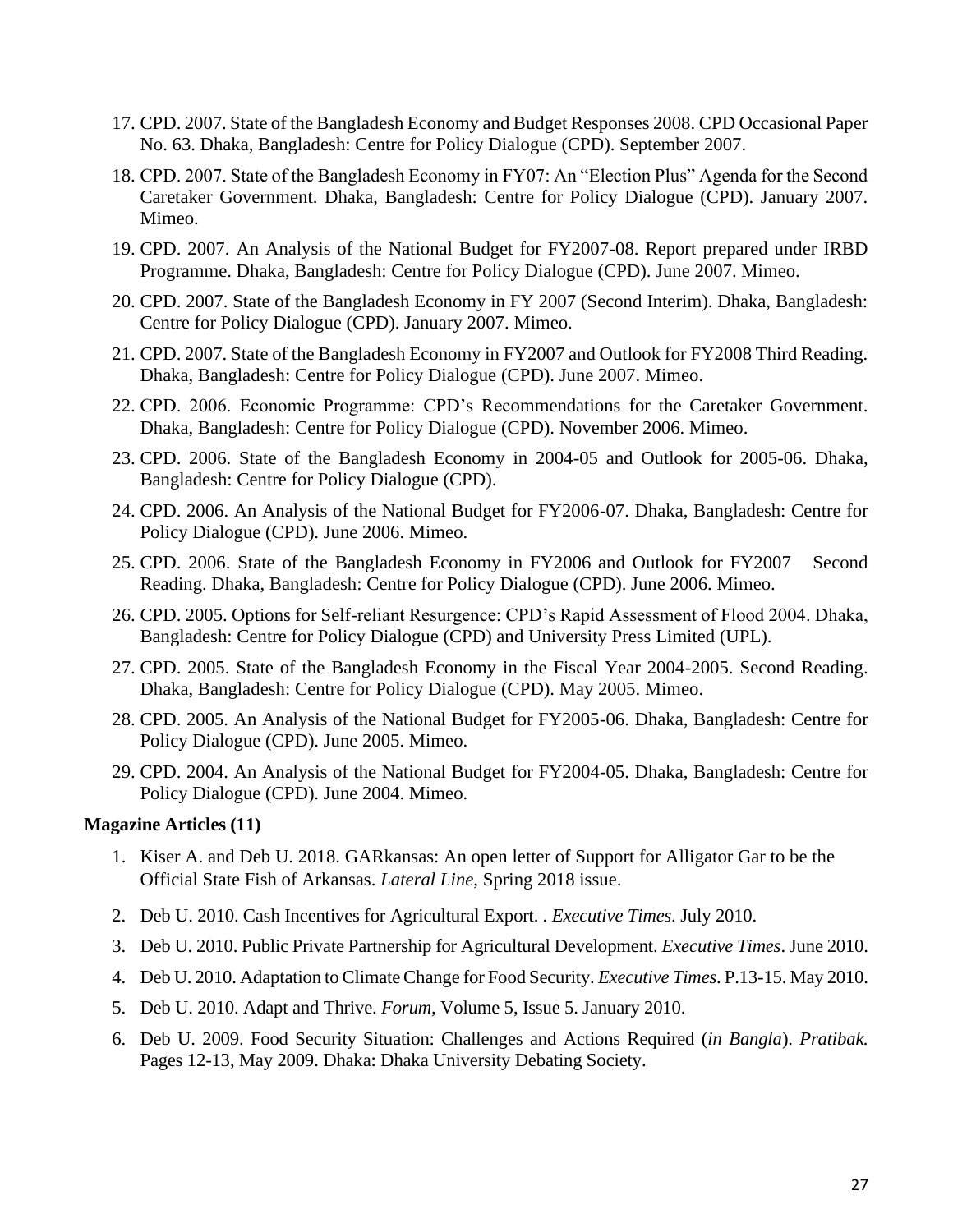- 7. Hossain M, and Deb U. 2008. Post-Sidr Agricultural Rehabilitation. *Forum,* Volume 3, Issue 1. January 2008.
- 8. Deb U, and Zaman Z. 2007. Agribusiness in Bangladesh: Current Situation and Challenges. *Trading Up* — A Quarterly Trade Magazine of Centad. Vol.3 Issue 2. Pages 14-18. April-June 2007. New Delhi, India: Centre for Trade and Development (Centad).
- 9. Deb U. 2005. Anticipating "First Approximations"– A Perspective from Bangladesh. *Trading Up*  — A Quarterly Trade Magazine of Centad. Vol. 1 Issue 2. Pages 14-16. July-September 2005. New Delhi, India: Centre for Trade and Development (Centad).
- 10. Hossain M, and Deb U. 2003. Trade Liberalization and the Rice Sector in Bangladesh. *Next Step in Rice.* Pages 69-86. January 2003. Dhaka, Bangladesh: Bangladesh Rice Foundation.
- 11. Deb U, and Bhattacharya D. 2003. WTO Negotiations on Agriculture: what is at stake in Cancun for LDCs? *Asia Pacific Consumer*. 32: 17-20.
- 12. Deb U. 2003. LDCs Interest in Agriculture and Cancun Ministerial: Yet Another Disappointing Wait? *EU-LDC Network Brief,* 5 (August 2003):11-13.

#### **News Paper Articles (17)**

- 1. Uttam Deb and Abdul Bayes. 2017. Nutritional status of rural Bangladesh. The Financial Express. 15 December 2017.
- 2. Uttam Deb. 2010. Chaler Dam: Sarkarer Samne Bikolpa Sujog Royechhe (*in Bangla*). *Prothom Alo*. 12 July 2010.
- 3. Uttam Deb. 2010. Budget: Krishoker Sarthey Aaro Padakhhep Chai (*in Bangla*). *Samakal*. 27 June 2010.
- 4. Uttam Deb. 2008. "Pat Chaser Arthoneeti: Bartaman Abostha, Samasya O' Koronio" (in Bangla). *Prothom Alo*, 12 May 2008.
- 5. Uttam Deb. 2008. "Pahela Baishakher Arthoneti" (in Bangla). *Samokal*, 14 April 2008.
- 6. Uttam Deb. 2008. "2008 Shal Hok Krishite Punorjagoroner Bachhar" (in Bangla). *Prothom Alo*, 1 January 2008.
- 7. Hossain, Mahabub and Uttam Deb (2007). Post-Flood Agriculture: Observations from Field Visits. *The Daily Star* 25 October 2007.
- 8. Hossain, Mahabub and Uttam Deb. 2007. Rehabilitation of Post-Flood Agriculture: Some Policy Suggestions. *The Daily Star* 26 October 2007.
- 9. Hossain, Mahabub and Uttam Deb. 2007. "Banya-Uttor Bangladesher Krishi: Math Porjayer Obostha" (in Bangla). *Prothom Alo*, 19 October 2007.
- 10. Hossain, Mahabub and Uttam Deb. 2007. "Banya Paroborti Krishi Punorbashon Karmosuchi: Kotipoy Neeti Poramarsho" (in Bangla). *Prothom Alo*, 27 October 2007.
- 11. Hossain, Mahabub and Uttam Deb. 2007. "Banya Paroborti Krishi Punorbashon Karmosuchi: Kotipoy Neeti Poramarsho" (in Bangla). *Dainik Desh Bangla*, 31 October 2007.
- 12. Bhattacharya, Debapriya, Mustafizur Rahman and Uttam Deb. 2007. Dealing with the Deluge. *The Daily Star* 12 August 2007.